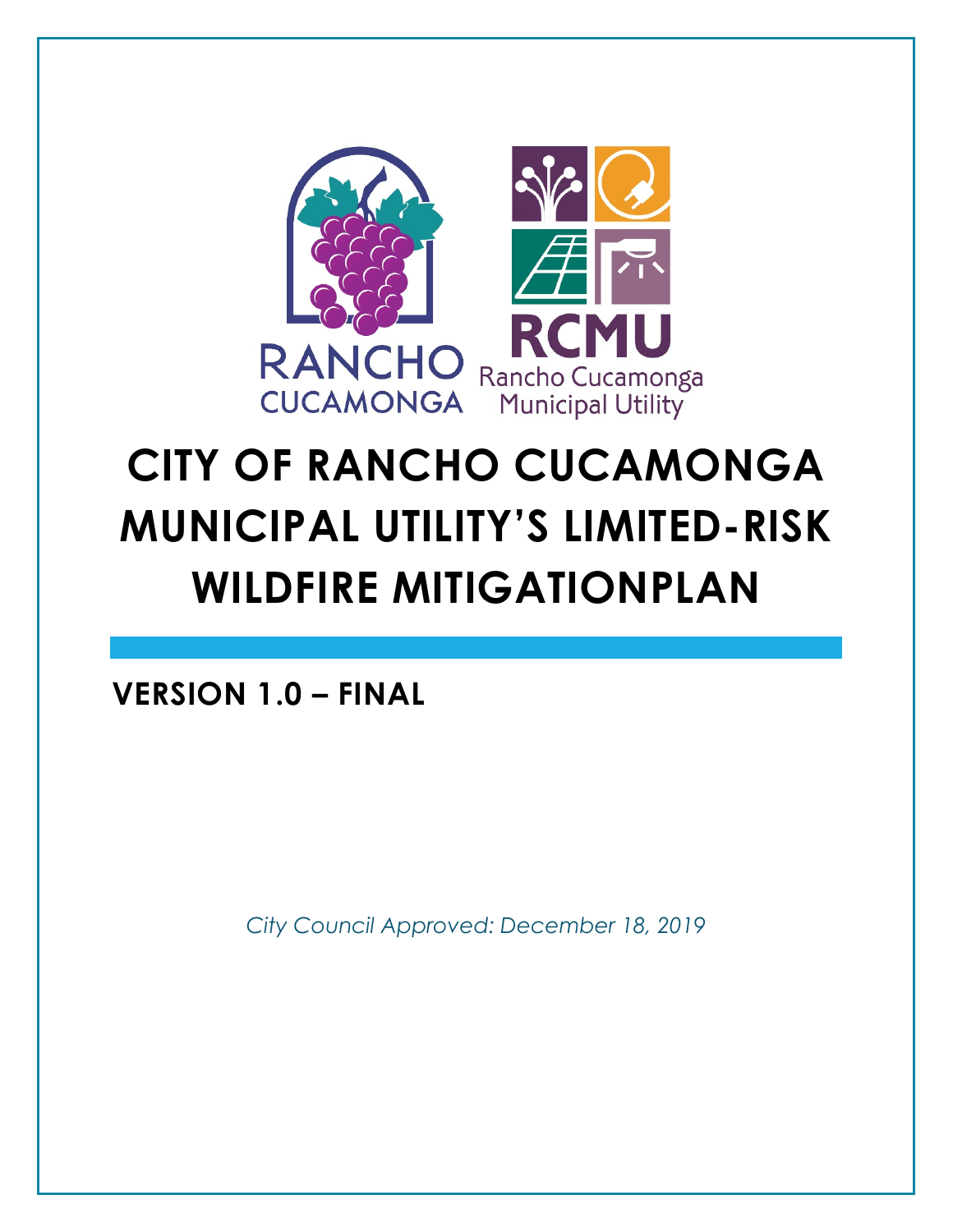## TABLE OF CONTENTS

| I.        |                                                                                       |  |
|-----------|---------------------------------------------------------------------------------------|--|
| А.        |                                                                                       |  |
| Β.        |                                                                                       |  |
| C.        |                                                                                       |  |
| Ⅱ.        |                                                                                       |  |
| III.      |                                                                                       |  |
| Α.        |                                                                                       |  |
| Β.        |                                                                                       |  |
| C.        |                                                                                       |  |
| D.        |                                                                                       |  |
| IV.       | Wildfire Risks and Drivers associated with design, construction, operation, and       |  |
| Α.        | Particular Risks and Risk Drivers Associated With Topographic and Climatological Risk |  |
| <b>B.</b> |                                                                                       |  |
| V.        |                                                                                       |  |
| Α.        |                                                                                       |  |
| Β.        |                                                                                       |  |
| C.        |                                                                                       |  |
| D.        |                                                                                       |  |
| Ε.        |                                                                                       |  |
| F.        |                                                                                       |  |
| VI.       |                                                                                       |  |
| VII.      |                                                                                       |  |
| Α.        |                                                                                       |  |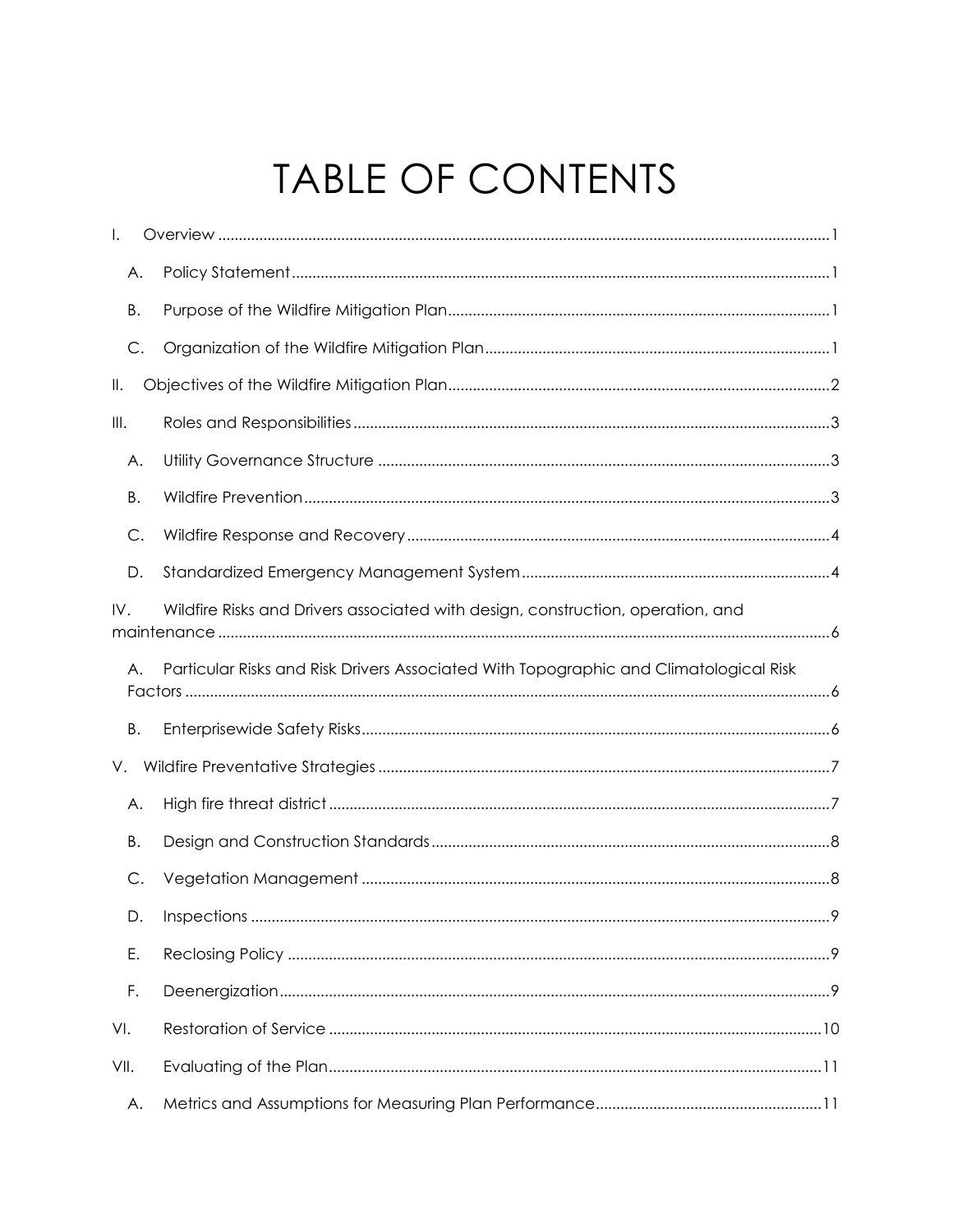| Β.    |  |
|-------|--|
|       |  |
| D     |  |
| Е.    |  |
| VIII. |  |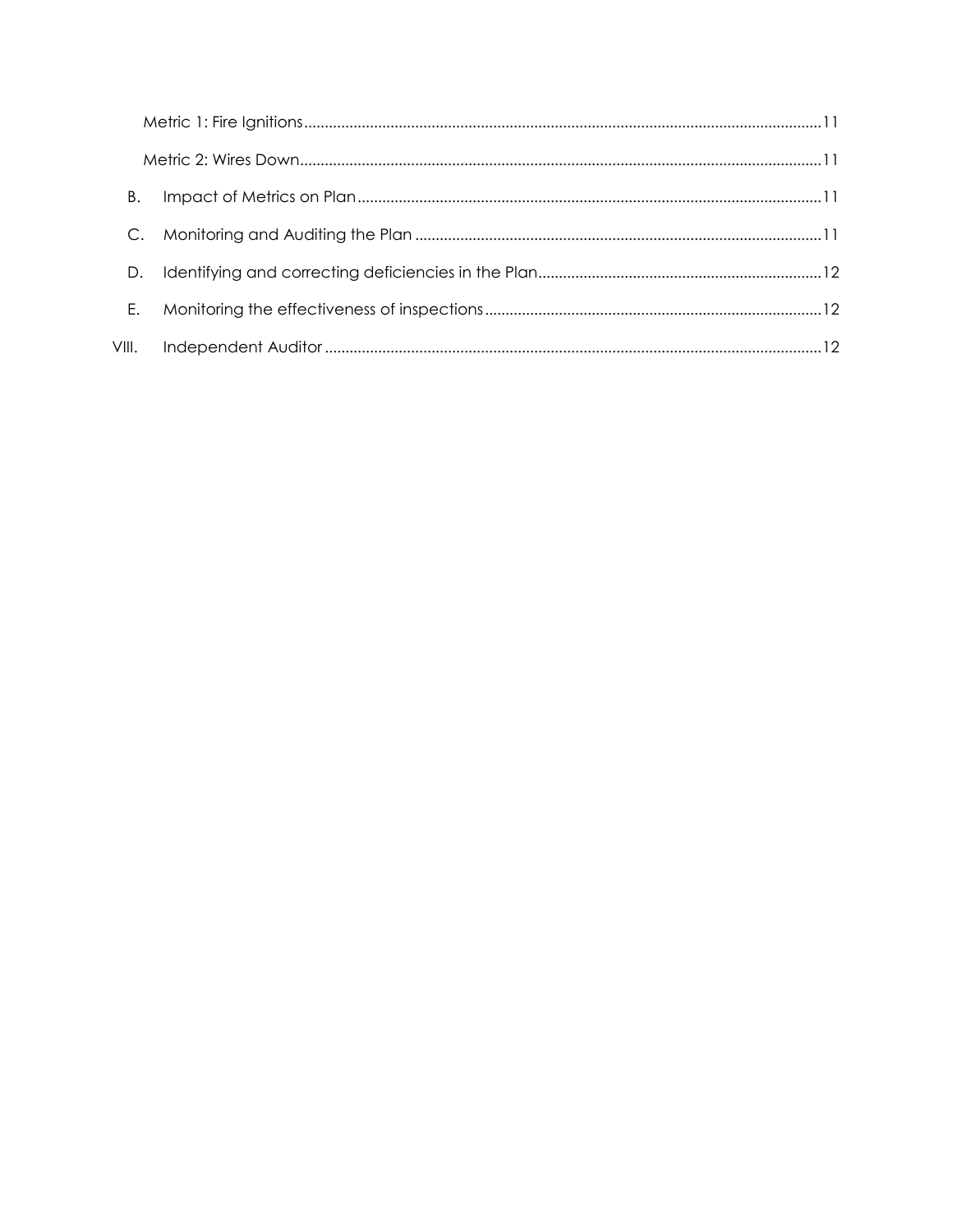#### <span id="page-3-1"></span><span id="page-3-0"></span>**I. OVERVIEW**

#### A. POLICY STATEMENT

The City of Rancho Cucamonga Municipal Utility's (RCMU's) overarching goal is to provide safe, reliable, clean and economic electric service to its local community. In order to meet this goal, RCMU constructs, maintains, and operates its underground electrical lines and equipment in a manner that minimizes the risk of catastrophic wildfire posed by its electrical lines and equipment.

#### B. PURPOSE OF THE WILDFIRE MITIGATION PLAN

<span id="page-3-2"></span>RCMU's entire electric supply system is located underground in conduit and vaults. Historically, undergrounded electric lines have not been associated with catastrophic wildfires. The undergrounding of electric lines serves as an effective mitigation measure to reduce the potential of power-line ignited wildfires. Based on a review of local conditions and historical fires, RCMU has determined that its electrical lines and equipment do not pose a significant risk of catastrophic wildfire.

Despite this low risk, RCMU has taken appropriate actions to help its region prevent and respond to the increasing risk of devastating wildfires. In its role as a public agency, the Rancho Cucamonga Fire Protection District (Fire District) closely coordinates with other local safety and emergency officials to help protect against fires and respond to emergencies. In its role as a utility, RCMU follows all applicable design, construction, operation, and maintenance requirements that reduce safety risks associated with its electric system. This Wildfire Mitigation Plan describes the safety-related measures that RCMU follows to reduce its risk of causing wildfires.

#### C. ORGANIZATION OF THE WILDFIRE MITIGATION PLAN

<span id="page-3-3"></span>This Wildfire Mitigation Plan included the following elements:

- Objectives of the plan;
- Roles and responsibilities for carrying out the plan;
- Identification of key wildfire risks and risk drivers;
- Description of wildfire prevention, mitigation, and response strategies and programs;
- Metrics for evaluating the performance of the plan and identifying areas for improvement;
- Review and validation of the plan; and
- Timelines.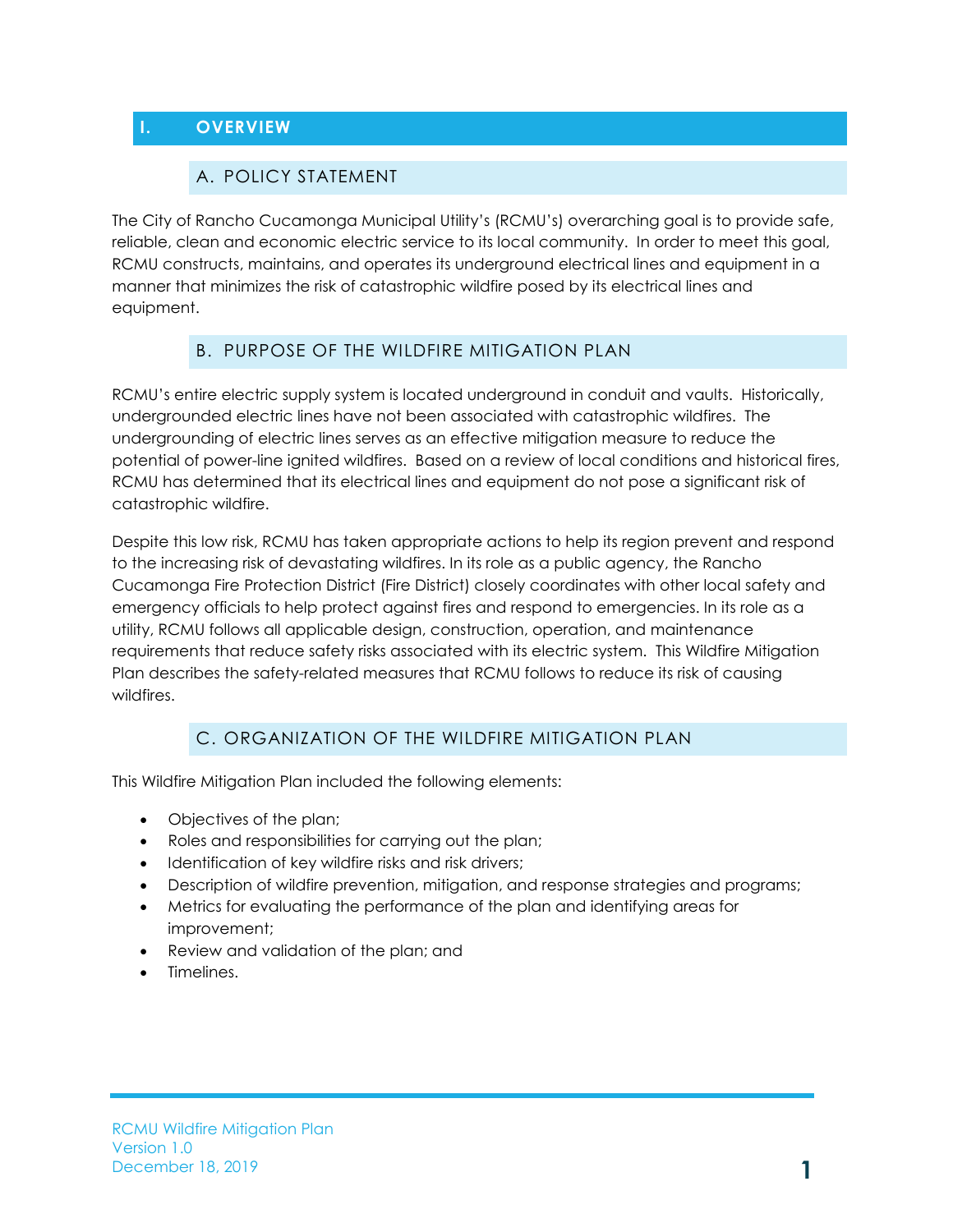#### <span id="page-4-0"></span>**II. OBJECTIVES OF THE WILDFIRE MITIGATION PLAN**

The primary goal of this Wildfire Mitigation Plan is to describe RCMU's existing programs, practices, and measures that effectively reduce the probability that RCMU's electric supply system could be the origin or contributing source for the ignition of a wildfire. To support this goal, RCMU regularly evaluates the prudent and cost-effective improvements to its physical assets, operations, and training that can help reduce the risk of equipment-related fires.

The secondary goal of this Wildfire Mitigation Plan is to improve the resiliency of the electric grid. As part of the development of this plan, RCMU assesses new industry practices and technologies that will reduce the likelihood of an interruption (frequency) in service and improve the restoration (duration) of service.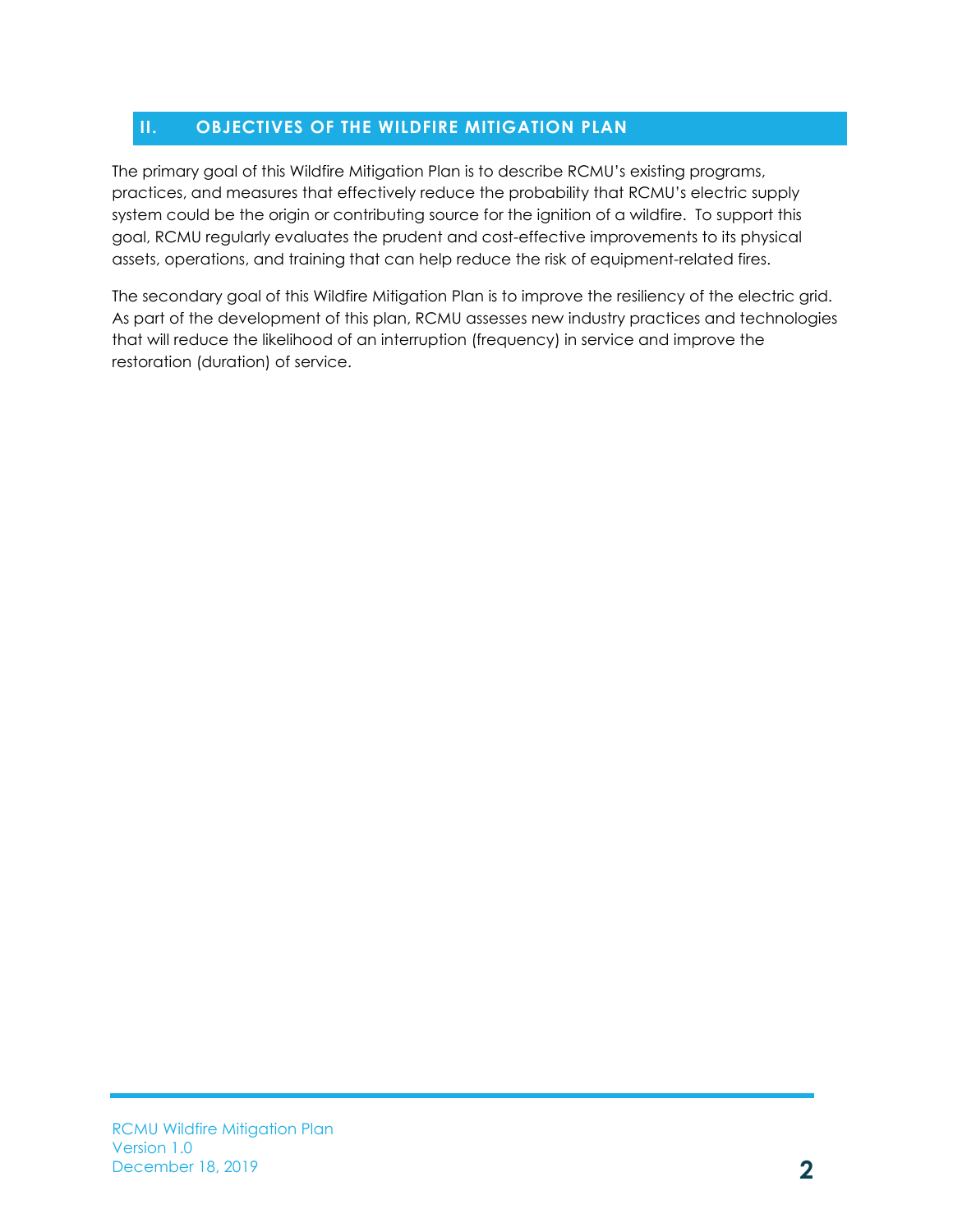<span id="page-5-1"></span><span id="page-5-0"></span>

B. WILDFIRE PREVENTION

<span id="page-5-2"></span>RCMU's staff and contractor's roles and responsibilities for (1) electric facility design, maintenance, and inspection; and (2) vegetation management.

- Operate system in a manner that will minimize potential wildfire risks.
- Take all reasonable and practicable actions to minimize the risk of a catastrophic wildfire caused by RCMU's electric facilities.
- Coordinate with federal, state, and local fire management personnel as necessary or appropriate to implement RCMU's Wildfire Mitigation Plan.
- Immediately report fires, pursuant to existing RCMU practices and the requirements of this Wildfire Mitigation Plan.
- Take corrective action when the staff witnesses or is notified that fire protection measures have not been properly installed or maintained.

Comply with relevant federal, state, and industry standard requirements, including the industry standards established by the California Public Utilities Commission.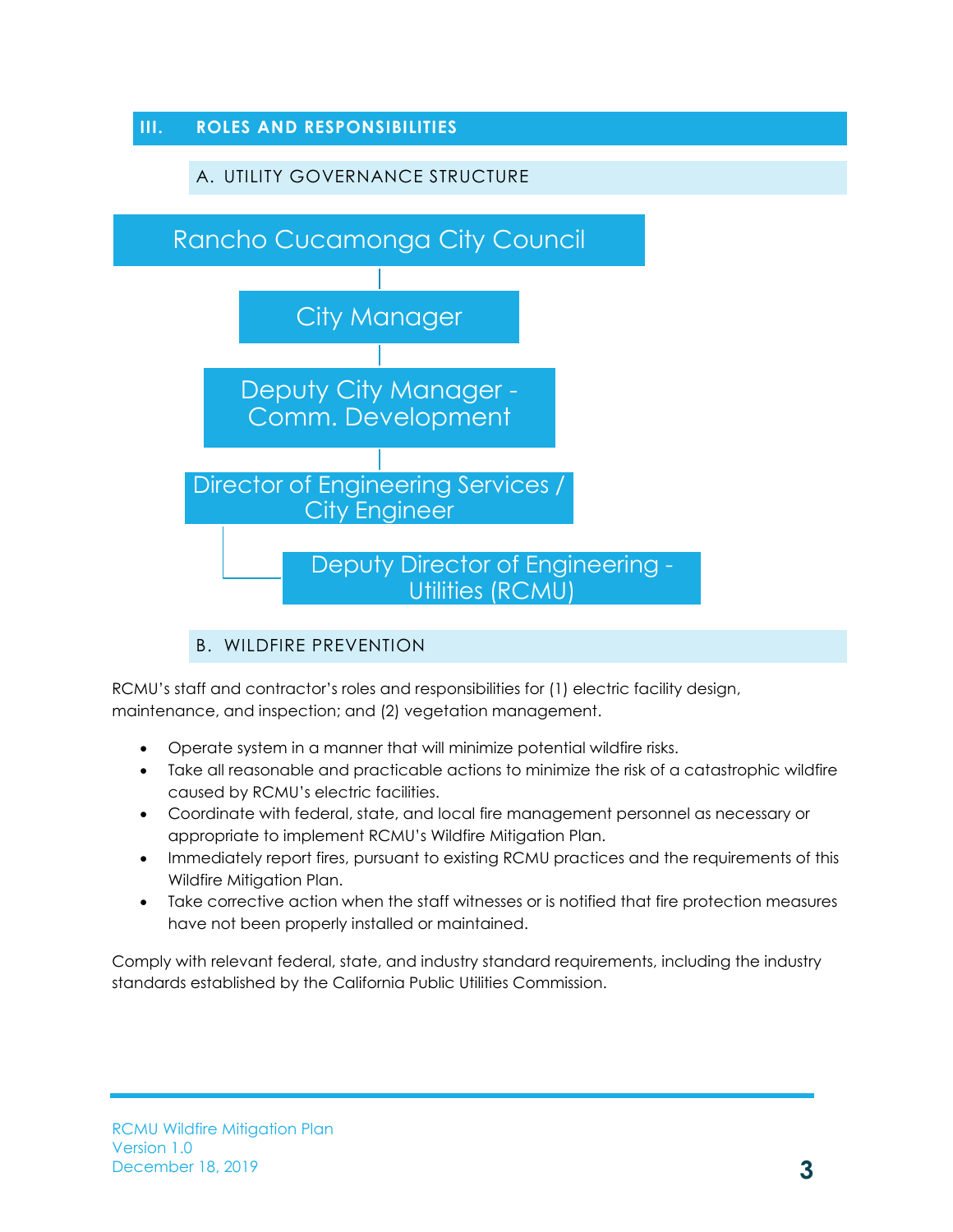#### C. WILDFIRE RESPONSE AND RECOVERY

<span id="page-6-0"></span>For the City and the Fire District, relevant lines of communication during emergencies include Landline, cell phone, text messaging and radio. During emergency scenes: same as above, plus radio communication via the 800 and VHF radios. In addition, during emergencies we can activate our Auxiliary Communications Service (ham radio) team to assist with first responders and the EOC during a wildfire incident

Regarding the utility's staff roles regarding fire prevention, response and investigation, other than providing an agency representative during an emergency involving RCMU facilities there are no other roles needed since RCMU's service area is outside of the wildfire threat area.

#### D. STANDARDIZED EMERGENCY MANAGEMENT SYSTEM

<span id="page-6-1"></span>As a local governmental agency,<sup>[1](#page-6-2)</sup> the City of Rancho Cucamonga has planning, communication, and coordination obligations pursuant to the California Office of Emergency Services' Standardized Emergency Management System ("SEMS") Regulations,[2](#page-6-3) adopted in accordance with Government Code section 8607. The SEMS Regulations specify roles, responsibilities, and structures of communications at five different levels: field response, local government, operational area, regional, and state.[3](#page-6-4) Pursuant to this structure, the City of Rancho Cucamonga annually coordinates and communicates with the relevant safety agencies as well as other relevant local and state agencies, to ensure that during emergencies that RCMU.

(1) "Field response level" commands emergency response personnel and resources to carry out tactical decisions and activities in direct response to an incident or threat.

(2) "Local government level" manages and coordinates the overall emergency response and recovery activities within their jurisdiction.

(3) "Operational area level" manages and/or coordinates information, resources, and priorities among local governments within the operational area and serves as the coordination and communication link between the local government level and the regional level.

(4) "Regional level" manages and coordinates information and resources among operational areas within the mutual aid region designated pursuant to Government Code §8600 and between the operational areas and the state level. This level along with the state level coordinates overall state agency support for emergency response activities.

(5) "State level" manages state resources in response to the emergency needs of the other levels, manages and coordinates mutual aid among the mutual aid regions and between the regional level and state level, and serves as the coordination and communication link with the federal disaster response system.

<span id="page-6-2"></span><sup>&</sup>lt;sup>1</sup> As defined in Cal. Gov. Code § 8680.2.

<span id="page-6-3"></span><sup>2</sup> 19 CCR § 2407.

<span id="page-6-4"></span><sup>3</sup> Cal. Gov. Code § 2403(b):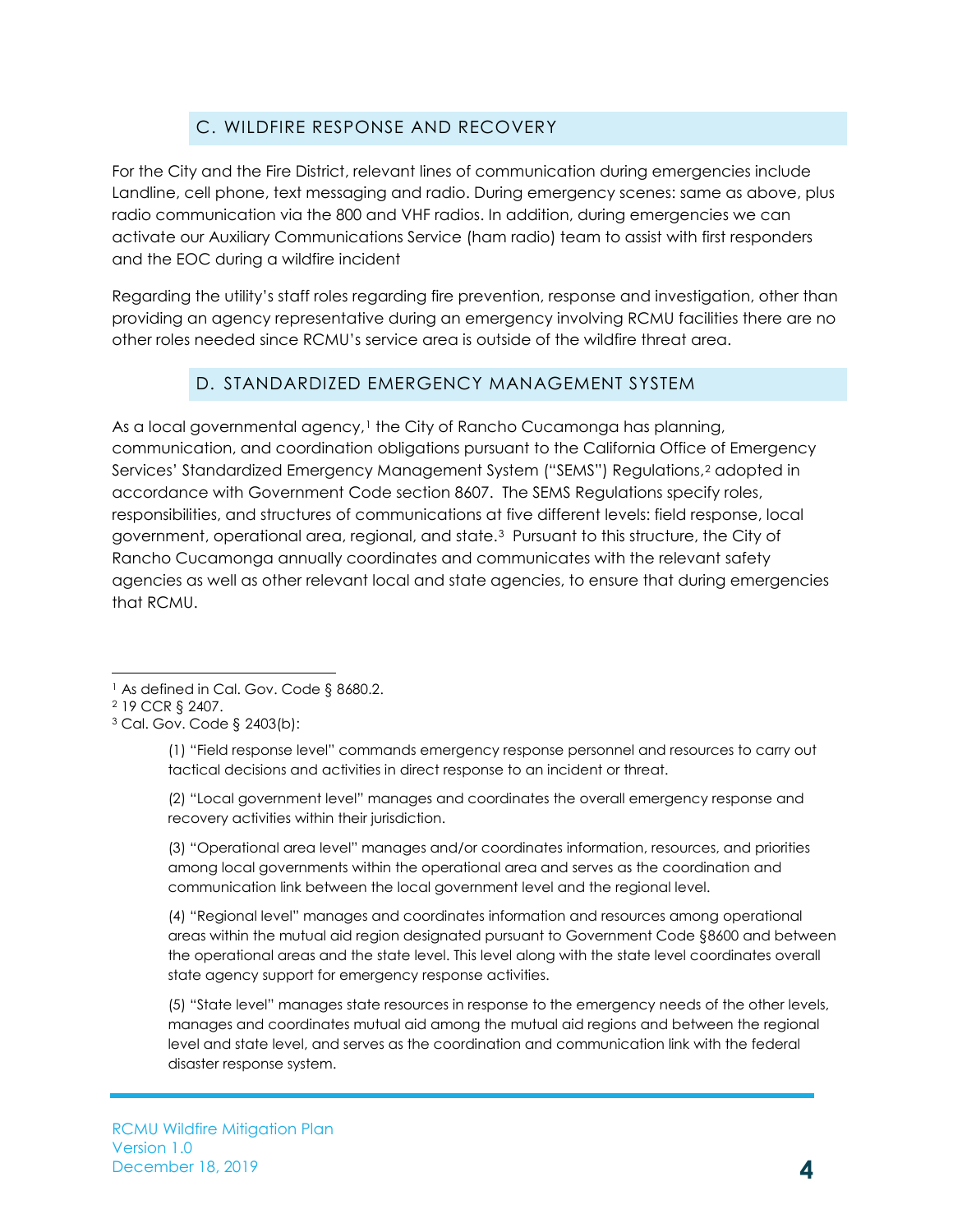Under the SEMS structure, a significant amount of preparation is done through advanced planning at the local level, including the coordination of effort of public, private, and nonprofit organizations. San Bernardino serves as the Operational Area and is guided by the San Bernardino County Operational Area Coordinating Council that is made up of representatives of all 24 Cities and Town's. The Operational Area includes local and regional organizations that bring relevant expertise to the wildfire prevention and recovery planning process. These participants include local school districts, utilities, first responder agencies, non-profits (such as the United Way and/or the American Red Cross), all regional Hospitals, special districts, communications providers, and other similar organizations.

Pursuant to the SEMS structure, the City of Rancho Cucamonga also participates in annual emergency training exercises. In September of 2019, the Fire District hosted a table top exercise with all City Department Directors including RCMU on a wildfire in our front country area. At a minimum, exercises will be provided on an annual basis by either the Rancho Cucamonga Fire Protection District or by invitation from another supporting agency such as the County Operational Area.

RCMU is a member of the California Utility Emergency Association, which is a State agency that plays a key role in ensuring communication and mutual aid between utilities during emergencies.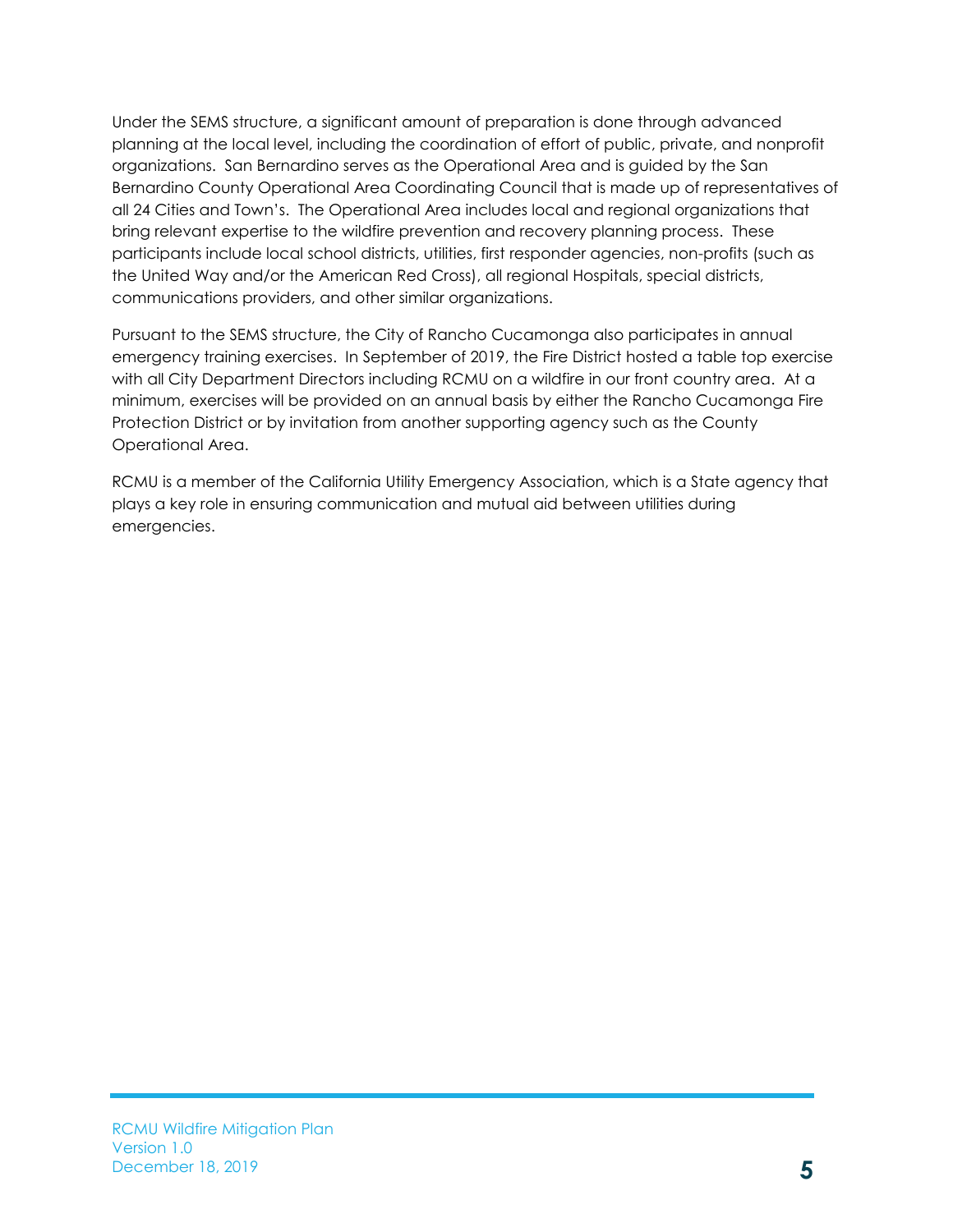#### <span id="page-8-1"></span><span id="page-8-0"></span>**IV. WILDFIRE RISKS AND DRIVERS ASSOCIATED WITH DESIGN, CONSTRUCTION, OPERATION, AND MAINTENANCE**

#### A. PARTICULAR RISKS AND RISK DRIVERS ASSOCIATED WITH TOPOGRAPHIC AND CLIMATOLOGICAL RISK FACTORS

Within RCMU's service territory and the surrounding areas, the primary risk drivers for wildfire are the following:

- High Temperature;
- Low Humidity;
- Hillside Terrain;
- Fire Weather Conditions:
- Prolonged Drought;
- Climate Change;
- <span id="page-8-2"></span>• Fire History

#### B. ENTERPRISEWIDE SAFETY RISKS

Fire risks due to topographical and climatological factors are determined to be "Low" (Tier 1 (i.e. low risk)) within RCMU's service area. The description of tiered fire threat zones is shown in Table 1 below.

#### **Table 1**

#### Description of tiered fire threat zones

| Zone   | Category | Description                                                                                                                                                                                  |
|--------|----------|----------------------------------------------------------------------------------------------------------------------------------------------------------------------------------------------|
| Tier 3 | Extreme  | Wildland areas where exposure to overhead power lines, the availability<br>of water resources, and emergency responder circulation routes affect<br>response times to combat wildland fires. |
| Tier 2 | Elevated | Elevated risk due to vegetation, high voltage regional transmission lines<br>crossing the area, and adjacency to Tier 3 fire threat zones.                                                   |
| Tier 1 | Low      | Well developed areas, typically with underground high voltage circuitry.                                                                                                                     |

On September 19, 2018, the Rancho Cucamonga City Council adopted Resolution No. 18-103 which made a determination that RCMU's current service area is not located in an area that is considered an elevated or extreme risk of electric line wildfires; has 0 percent overhead electric lines and equipment and does not pose a significant risk of causing wildfires.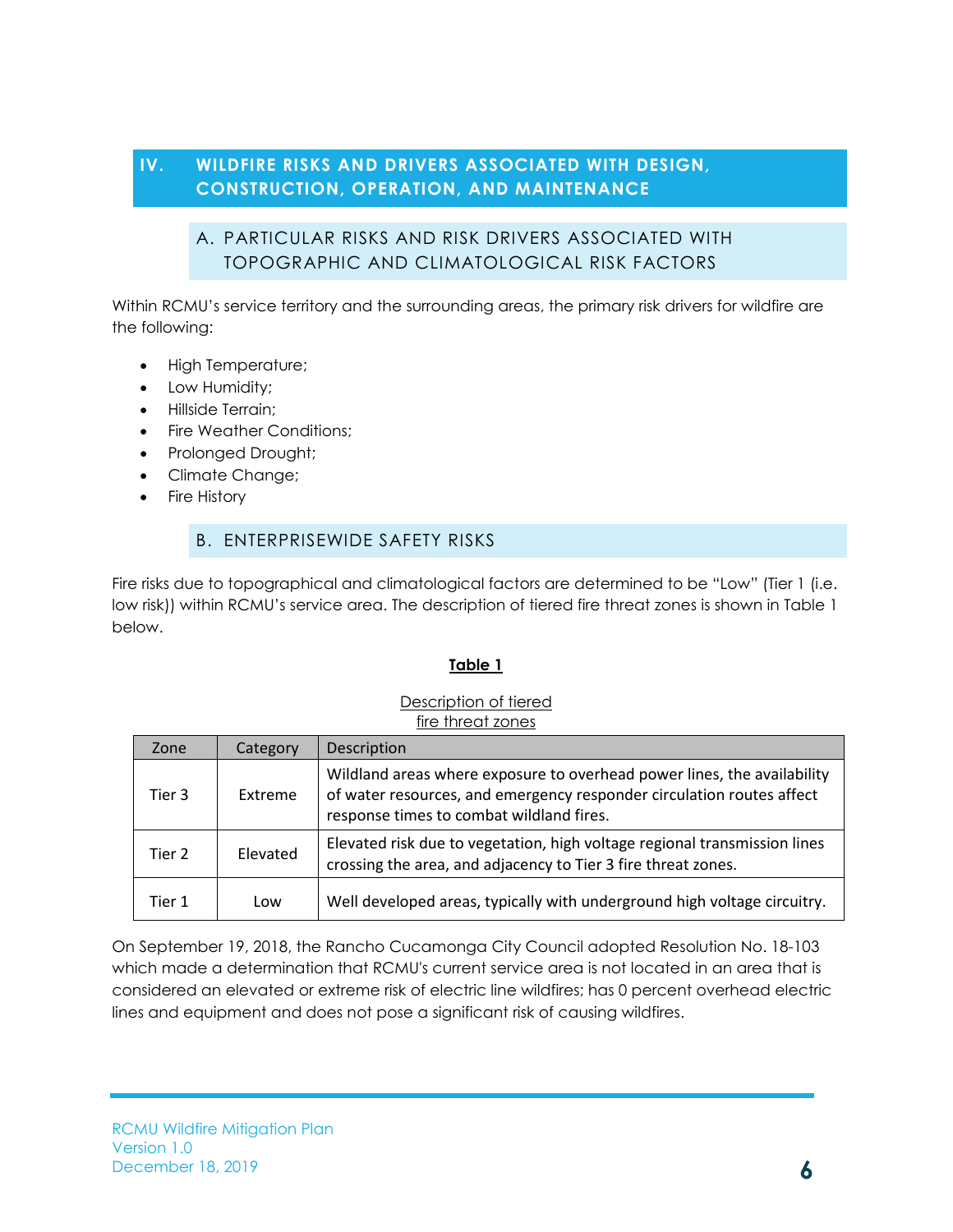#### <span id="page-9-1"></span><span id="page-9-0"></span>**V. WILDFIRE PREVENTATIVE STRATEGIES**

#### A. HIGH FIRE THREAT DISTRICT

RCMU, as a member of the California Municipal Utilities Association participated in the development of the CPUC's Fire-Threat Map,[4](#page-9-2) which designates a High-Fire Threat District. In the CPUC Fire-Threat map development process, RCMU coordinated with Southern California Edison Company (SCE) and determined that because RCMU's system is entirely undergrounded, that SCE would serve as territory lead for the region served by RCMU. RCMU has incorporated the High Fire Threat District into its construction, inspection, maintenance, repair, and clearance practices, where applicable.



#### **CPUC's Fire Threat Map**

Additionally, the Rancho Cucamonga City Council, acting as the Board of Directors of the Fire District also adopted a Wildland Urban Interface Fire Area Map for the City (see the map below), referring to the zone where undeveloped, wildland vegetation transitions to developed land such as residential neighborhoods which are at risk of wildfires.

<span id="page-9-2"></span> <sup>4</sup> Adopted by CPUC Decision 17-12-024.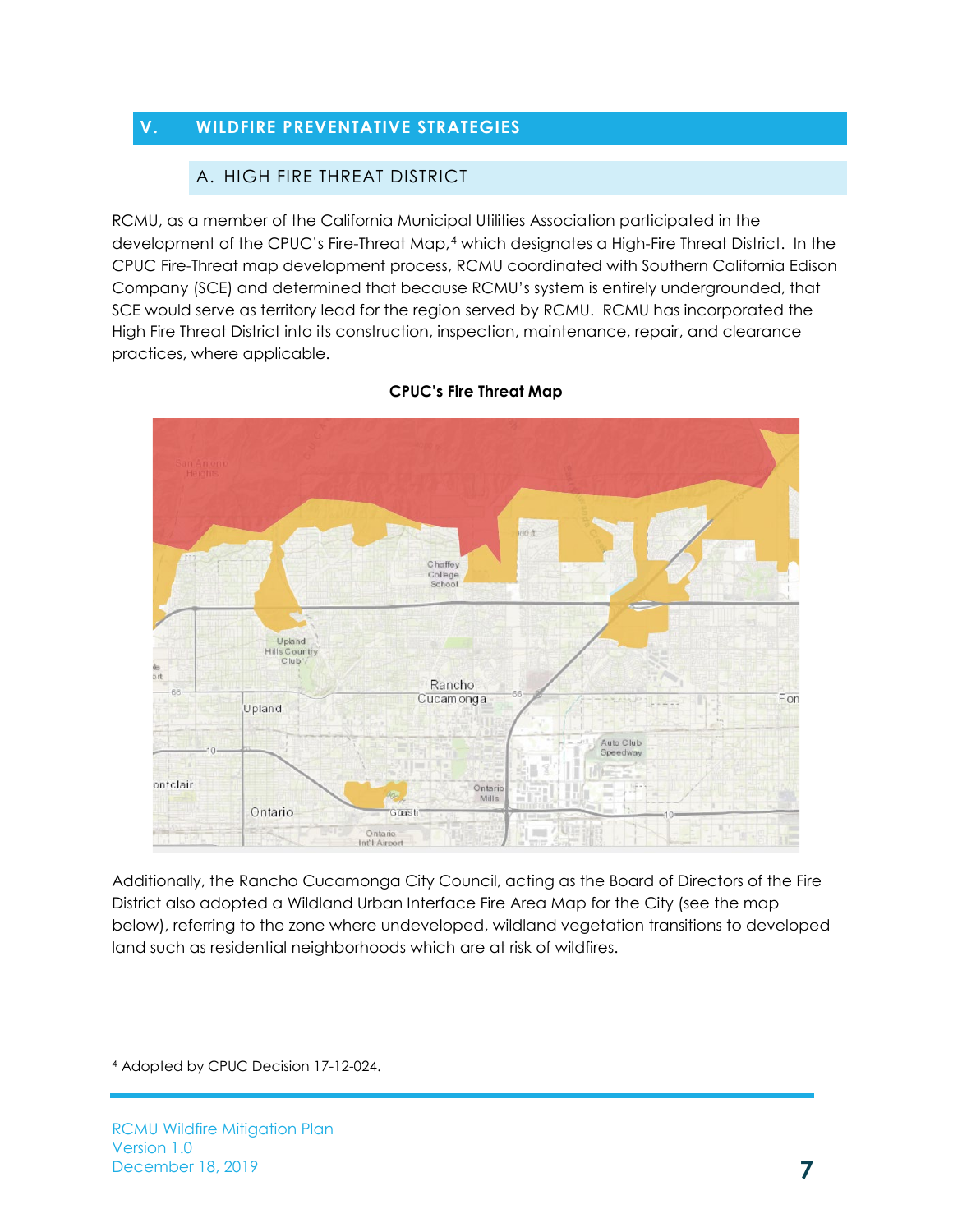

#### **Rancho Cucamonga Fire District's Wildland Urban Interface Fire Area Map with RCMU Electrical Circuits**

The Fire District's fire area map matches closely to the CPUC's Fire-Threat Map and the existing RCMU underground electrical circuits (shown in purple) are all located in the low-risk category.

#### B. DESIGN AND CONSTRUCTION STANDARDS

<span id="page-10-0"></span>RCMU's electric facilities are designed and constructed to meet or exceed the relevant federal, state, or industry standard. RCMU treats CPUC General Orders (GO) 128 as a key industry standard for design and construction standards for underground electrical facilities. RCMU meets or exceeds all standards in GO 128. Additionally, RCMU monitors and follows, as appropriate, the National Electric Safety Code.

#### C. VEGETATION MANAGEMENT

<span id="page-10-1"></span>RCMU has a 100% underground electric system, so the standard vegetation management practices do not apply to RCMU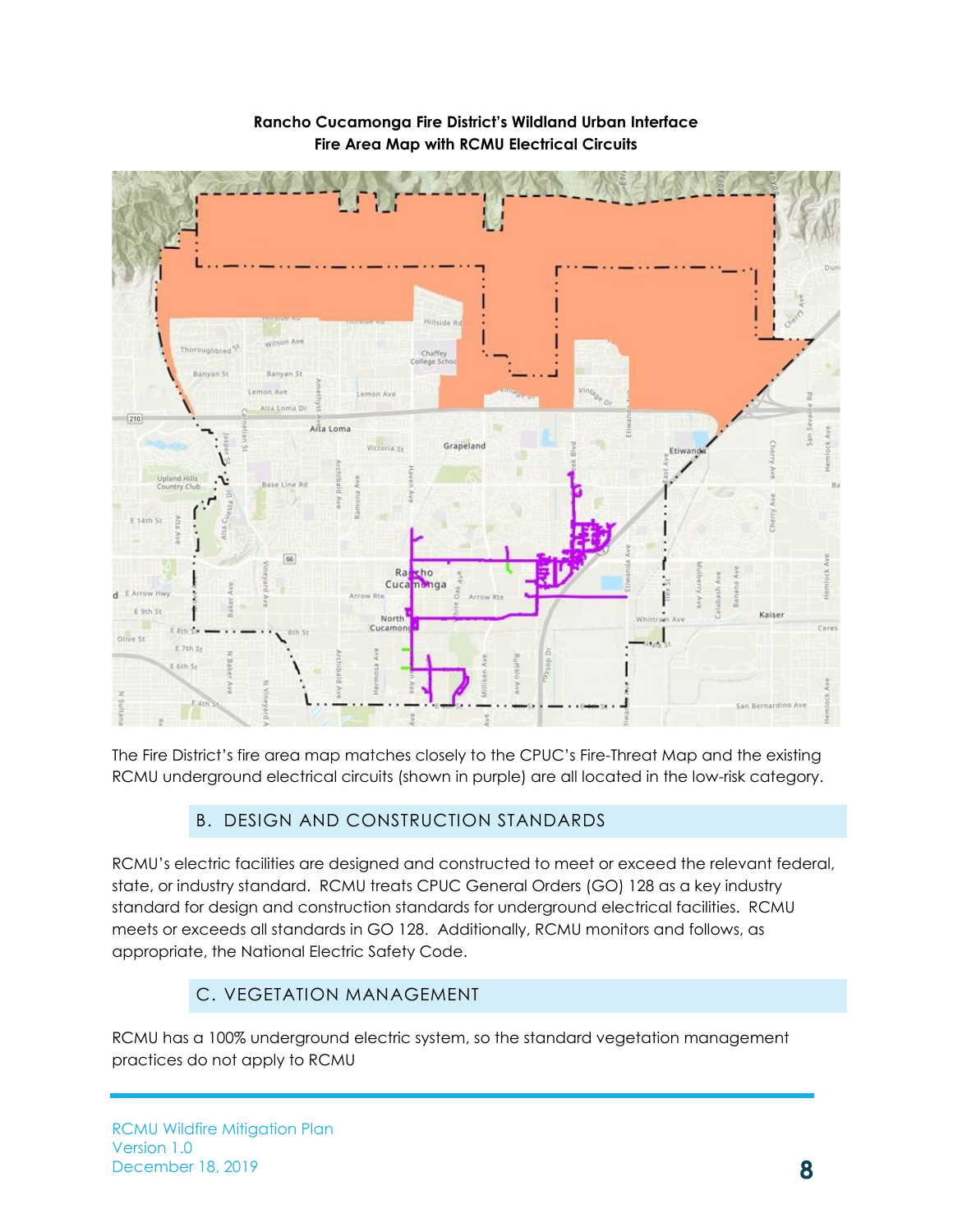#### D. INSPECTIONS

<span id="page-11-0"></span>RCMU meets or exceeds the minimum inspection requirements provided in the CPUC's GO 165 (Inspection Requirements for Electric Distribution Facilities) by annually patrolling all pad mounted Transformers, Switches and Capacitors, with a detailed inspection every 5 years. Pursuant to these rules, utilities inspect electric facilities in the High Fire Threat District more frequently than the other areas of its service territory. As described above, RCMU currently does not have any overhead powerlines located within or near the High-Fire Threat District within the CPUC's Fire Threat Map. However, RCMU staff uses their knowledge of the specific environmental and geographical conditions of RCMU's service territory to determine if any particular areas require more frequent inspections if necessary.

If RCMU staff discovers a facility in need of repair that is owned by an entity other than RCMU, RCMU will issue a notice to repair to the facility owner and work to ensure that necessary repairs are completed promptly.

#### E. RECLOSING POLICY

<span id="page-11-1"></span>RCMU does not have any automatic reclosers deployed downstream of RCMU's Arbors substation. All of RCMU's circuit breakers have reclosing functionality which is conducted manually by a lineman in the field. RCMU's system currently does not have this capability to be controlled by SCADA or other remote controls. RCMU has the capability, should it be deemed necessary, to change the relay or reclosing settings during adverse conditions.

#### F. DEENERGIZATION

<span id="page-11-2"></span>RCMU has the authority to preemptively shut off power due to fire-threat conditions, however, this option will only be used in extraordinary emergency circumstances. Due to the minimal risk of RCMU's electrical supply facilities causing a power-line ignited wildfire, RCMU is not adopting specific protocols for de-energizing any portions of its electric distribution system. RCMU will reevaluate this determination in future updates to this Wildfire Mitigation Plan.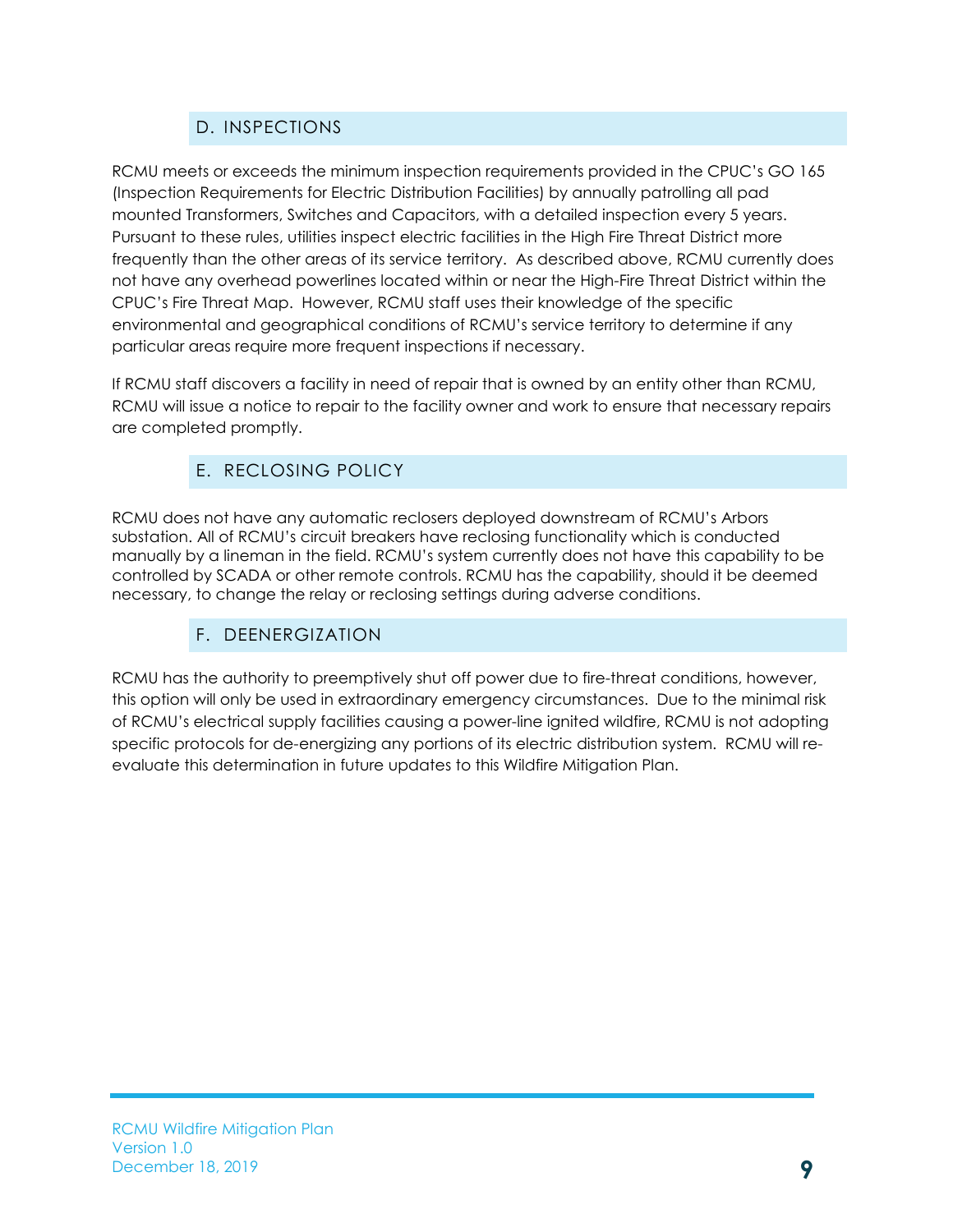#### <span id="page-12-0"></span>**VI. RESTORATION OF SERVICE**

In the unlikely event of a wildfire or other emergency event caused by or affecting RCMU's electric system, that would require a public safety power shutoff, the City of Rancho Cucamonga will maintain a proactive plan to communicate with the community during high fire threat periods and disasters.

• Coordinate with the Fire District and the Rancho Cucamonga Police through the City's EOC during emergencies or large-scale outages;

• Expand social media for the public to see current outages and estimated restoration times in coordination with the City's Communications Team.

Communication plans through the City's EOC will allow RCMU to coordinate with applicable emergency service personnel along with maintaining open lines of communication with customers, media and internal City staff.

RCMU will work as quickly as possible to restore power safely, following an event, in cooperation with the City's Fire District, Police, and Public Works Departments. RCMU will also engage its oncall high voltage contractors as-needed.

RCMU staff and its contractors will ensure which circuits are to be brought up safely and that any vital loads are restored first followed by non-vital loads. In most cases, the following restoration priorities will be followed depending on the specific incident and available resources:

- Public safety in the affected areas;
- Worker safety in performing the restoration work;
- Life-support or critical customers;

• Critical infrastructure (Key City facilities, City Police and Fire Departments, other key utility facilities (e.g., fiber communications);

• Major commercial activities/accounts critical to continuity of community services (e.g., gas stations, food stores, home supply stores, repair shops, eateries and lodging facilities, financial institutions, etc.);

- To reduce the total number of customers affected;
- To reduce the length of time customers have been without power.

In directing restoration efforts to best achieve the above priorities, RCMU Staff will generally find it most efficient to dedicate restoration resources to the following types of facilities in the following order of priority to optimally restore electric services:

- Arbors Substation located on Rochester Ave and Stadium Way;
- Distribution circuits (12 kV);
- Distribution feeders:
- Distribution transformers;
- Service lines.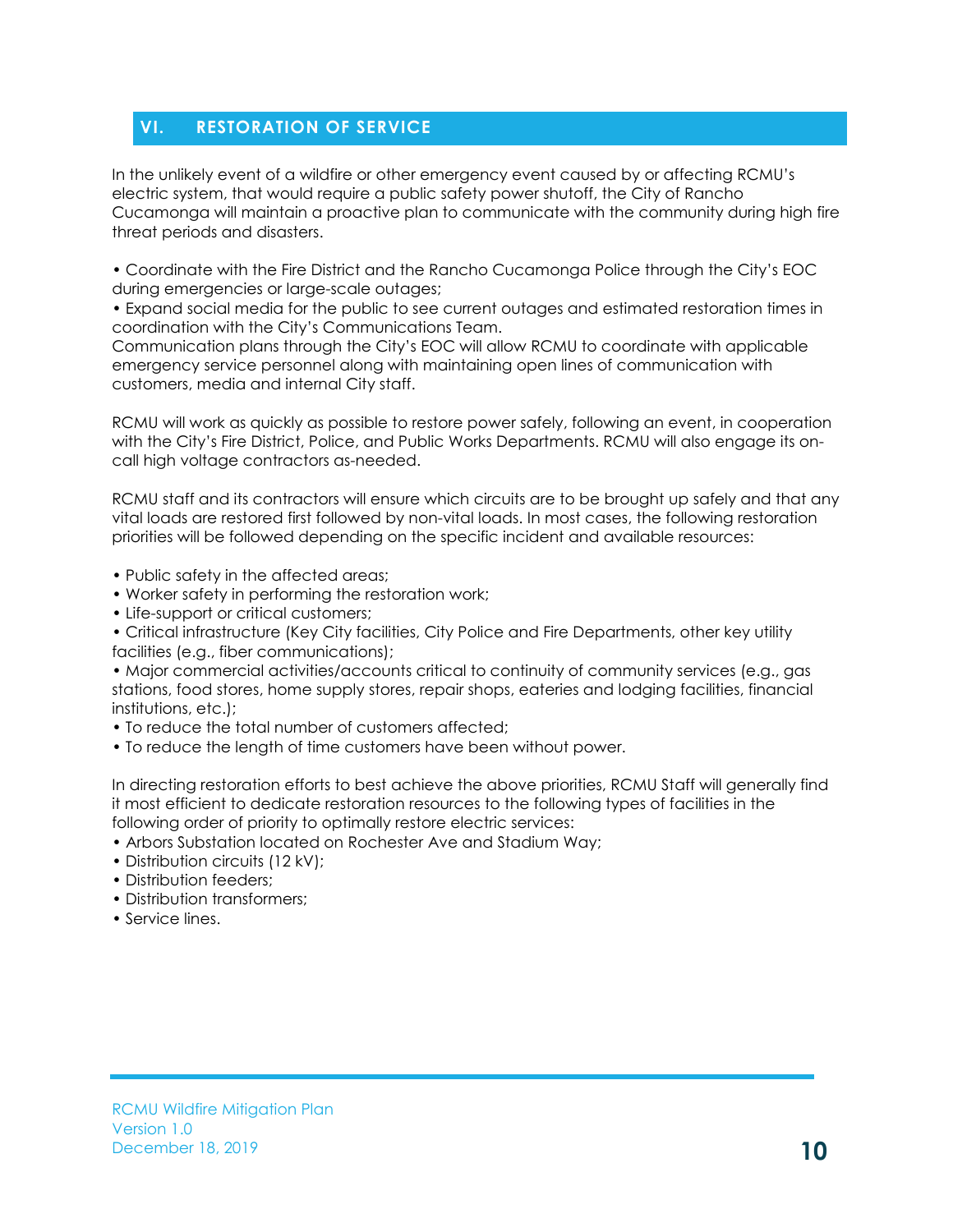#### <span id="page-13-1"></span><span id="page-13-0"></span>**VII. EVALUATING OF THE PLAN**

#### A. METRICS AND ASSUMPTIONS FOR MEASURING PLAN PERFORMANCE

RCMU will track two metrics to measure the performance of this Wildfire Mitigation Plan: (1) number of fire ignitions; and (2) wires down causing fires within the service territory.

#### METRIC 1: FIRE IGNITIONS

<span id="page-13-2"></span>For purposes of this metric, a fire ignition is defined as follows:

- RCMU facility was associated with the fire;
- The fire was self-propagating and of a material other than electrical and/or communication facilities;
- The resulting fire traveled greater than one linear meter from the ignition point; and
- RCMU has knowledge that the fire occurred.

In future Wildfire Mitigation Plans, RCMU will provide the number of fires that occurred that were less than 10 acres in size. Any fires greater than 10 acres will be individually described.

#### METRIC 2: WIRES DOWN

<span id="page-13-3"></span>The second metric is the number of distribution and transmission wires downed within RCMU's service territory. For purposes of this metric, a wires down event includes any instance where an electric transmission or primary distribution conductor falls to the ground or on to a foreign object. RCMU will divide the wires down metric between wires down inside and outside of the High Fire Threat District.

RCMU will not normalize this metric by excluding unusual events, such as severe storms. Instead, RCMU will supplement this metric with a qualitative description of any such unusual events.

#### B. IMPACT OF METRICS ON PLAN

<span id="page-13-4"></span>In the initial years, RCMU anticipates that there will be relatively limited data gathered through these metrics. However, as the data collection history becomes more robust, RCMU will be able to identify areas of its operations and service territory that are disproportionately impacted. RCMU will then evaluate potential improvements to the plan.

#### C. MONITORING AND AUDITING THE PLAN

<span id="page-13-5"></span>This Wildfire Mitigation Plan will be presented to the Rancho Cucamonga City Council and RCMU staff will present updates to this plan on an annual basis. Additionally, a qualified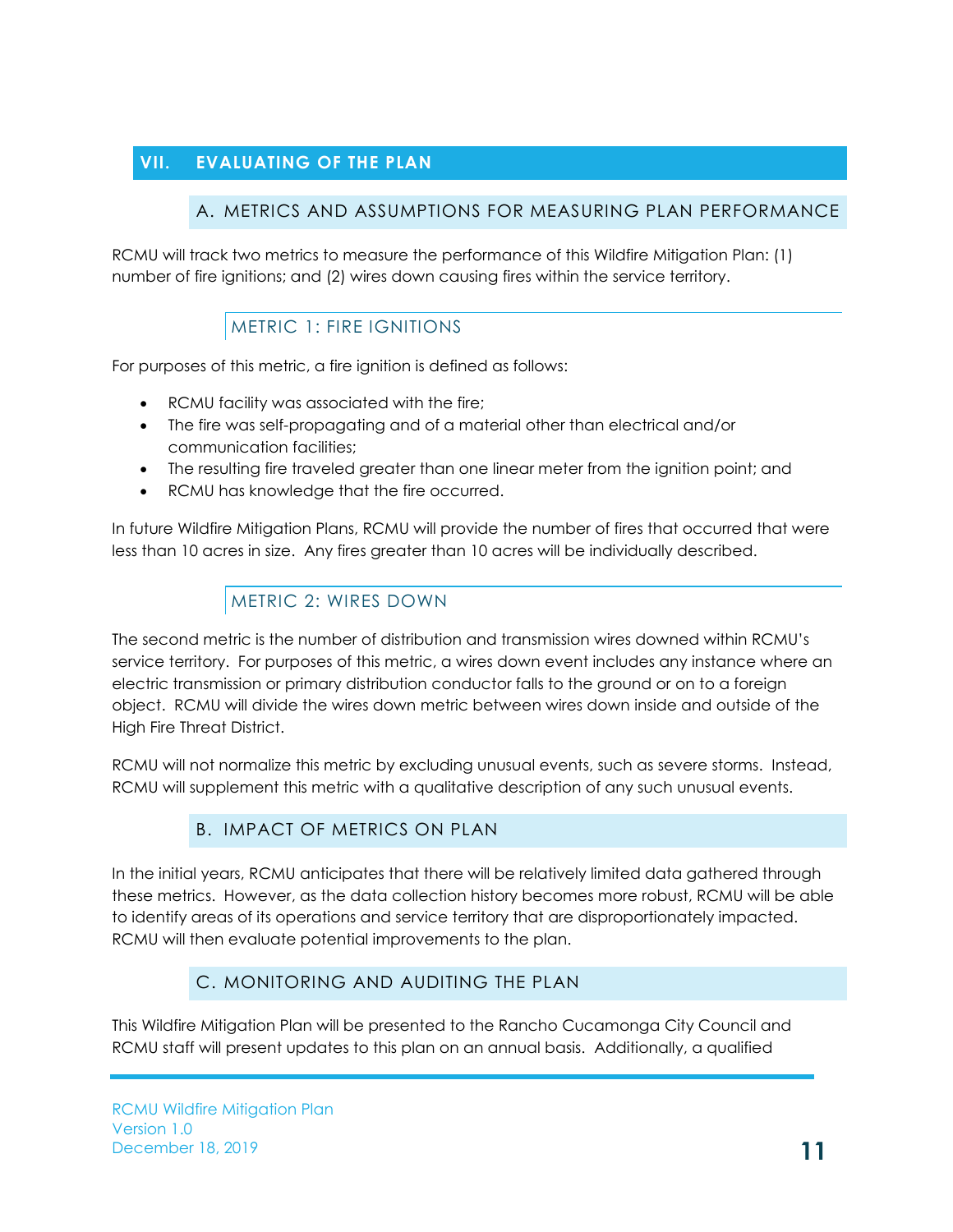independent evaluator will review this plan and determine its compliance to the Rancho Cucamonga City Council.

#### D. IDENTIFYING AND CORRECTING DEFICIENCIES IN THE PLAN

<span id="page-14-0"></span>Based on the recommendations of the Rancho Cucamonga City Council, RCMU will correct any identified deficiencies.

#### E. MONITORING THE EFFECTIVENESS OF INSPECTIONS

<span id="page-14-1"></span>A key mitigation measure against wildfires is vegetation management. Since RCMU has a 100% underground electric system, the standard vegetation management inspections do not apply to RCMU.

#### <span id="page-14-2"></span>**VIII. INDEPENDENT AUDITOR**

Public Utilities Code section 8387(c) requires RCMU to contract with a qualified independent evaluator with experience in assessing the safe operation of electrical infrastructure to review and assess the comprehensiveness of this Wildfire Mitigation Plan. The independent evaluator must issue a report that is posted to the City's website. This report must also be presented to the Rancho Cucamonga City Council at a public meeting.

In evaluating and selecting an independent evaluator as required in PUC Section 8387(c), the City determined that the Fire District is the most qualified independent evaluator who understand the local conditions and fire risks for the City of Rancho Cucamonga and is aware that RCMU's service area is located in a low-risk fire threat zone with 100% underground electric wire equipment.

The City believes that the Fire District is qualified to review the comprehensiveness of the RCMU Wildfire Mitigation Plan.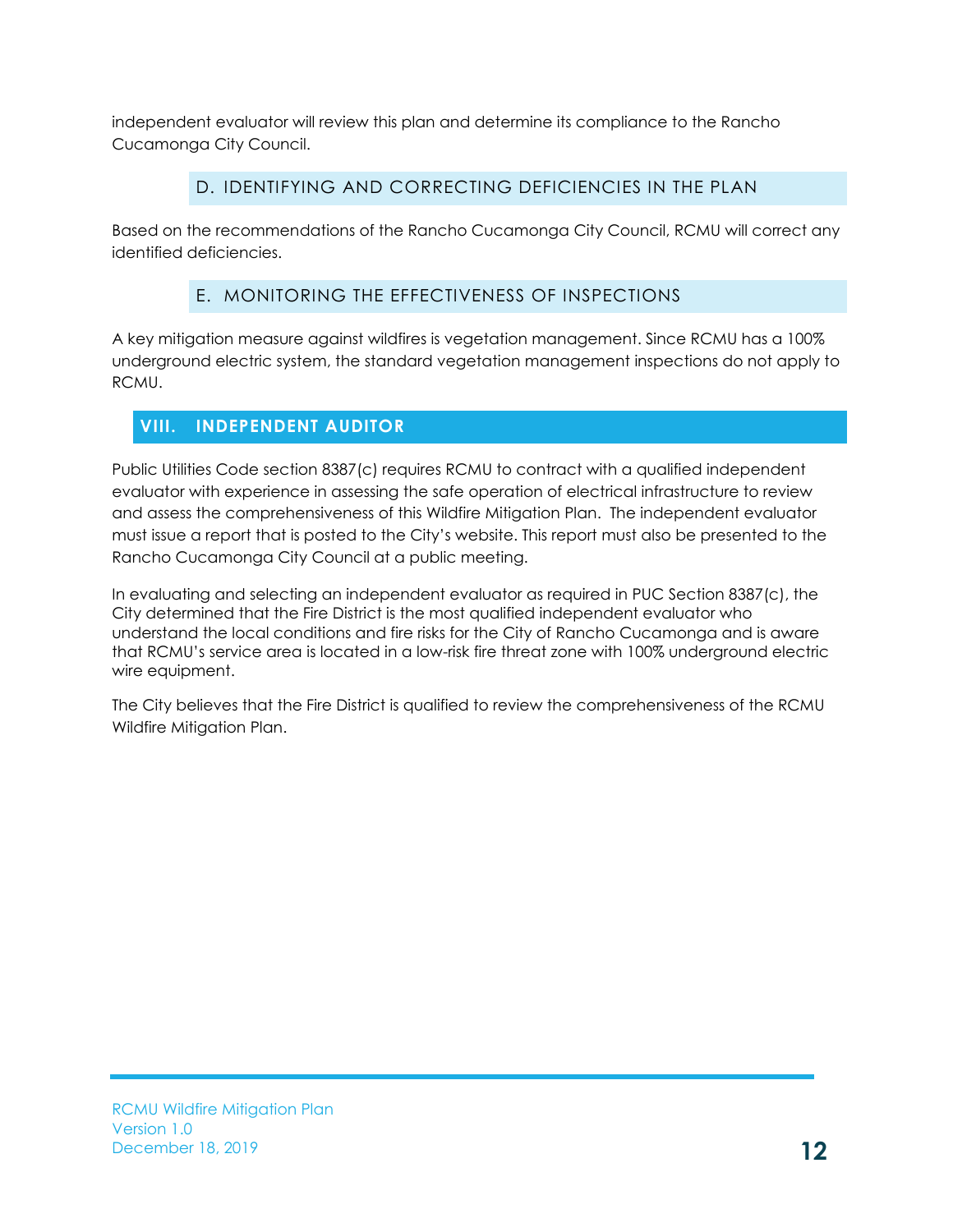

# **RANCHO CUCAMONGA FIRE PROTECTION DISTRICT**

# **INDEPENDENT EVALUATION OF THE RANCHO CUCAMONGA MUNICIPAL UTILITY'S WILDFIRE MITIGATION PLAN**

**City Council Approved: December 18, 2019**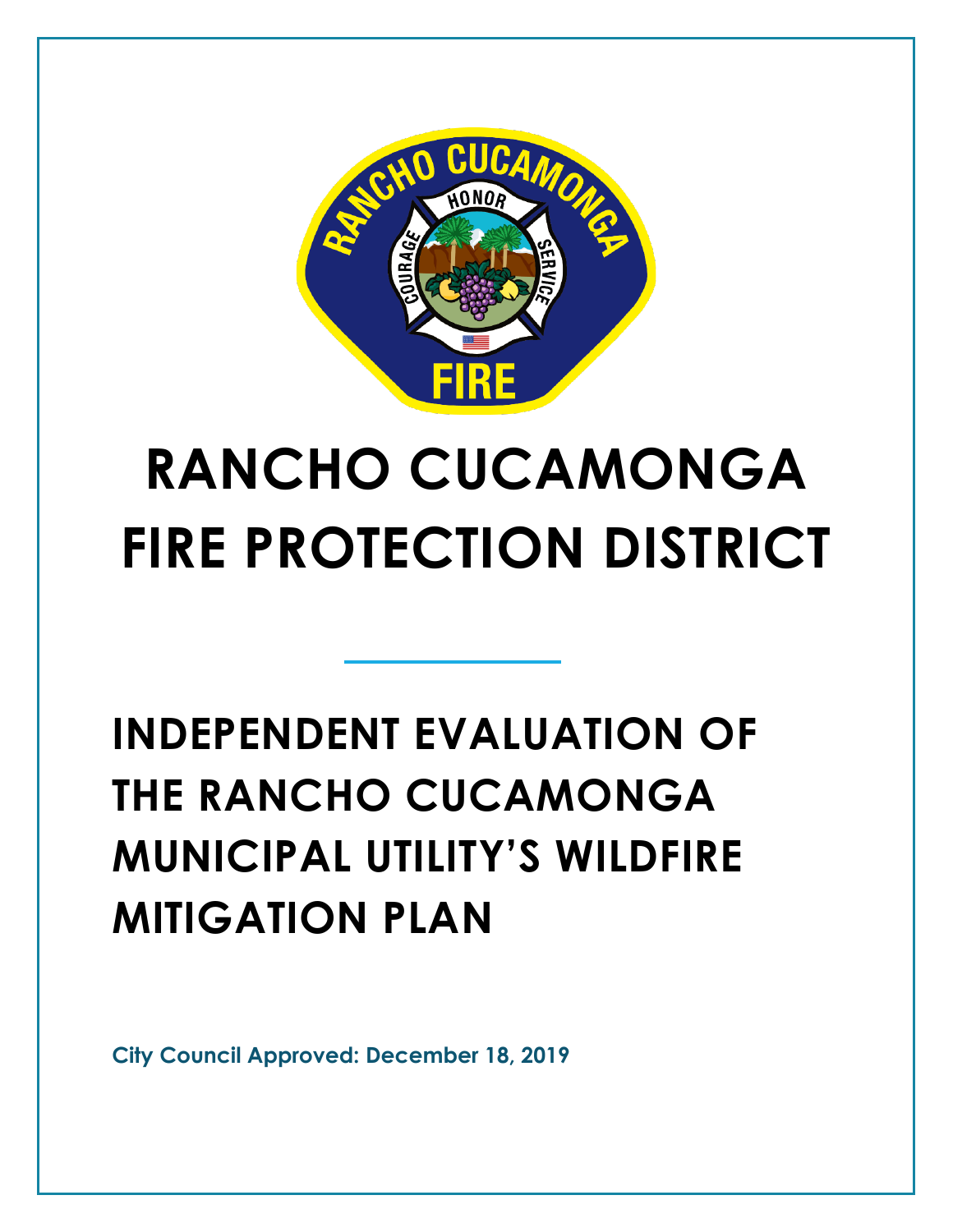### **TABLE OF CONTENTS**

| $\mathsf{L}$  |  |
|---------------|--|
| Α.            |  |
| В.            |  |
| C.            |  |
| Ⅱ.            |  |
| III.          |  |
| Α.            |  |
| B.            |  |
| $\mathsf{C}.$ |  |
| D.            |  |
| IV.           |  |
| Α.            |  |
| В.            |  |
| V.            |  |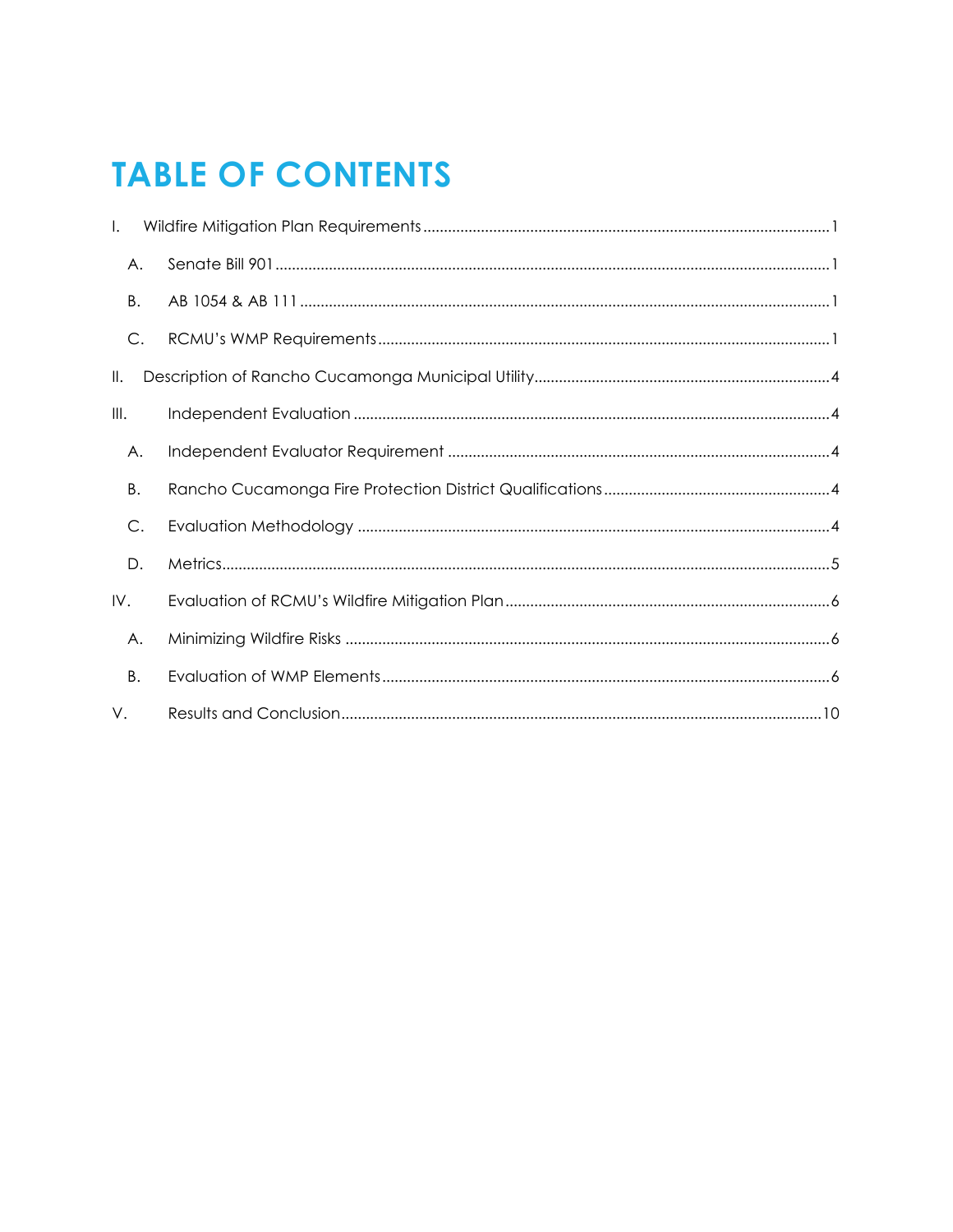#### <span id="page-17-1"></span><span id="page-17-0"></span>**I. WILDFIRE MITIGATION PLAN REQUIREMENTS**

#### A. SENATE BILL 901

Senate Bill (SB) 901 (2018) requires all publicly owned electric utilities (POUs), including the City's Rancho Cucamonga Municipal Utility (RCMU) to prepare and present a wildfire mitigation plan (WMP) to its governing board prior to January 1, 2020, and annually thereafter. SB 901 identifies specific topics that must be addressed in each POU's WMP, including describing the POU's wildfire mitigation preventative strategies and programs. POUs must also have their plan reviewed by a qualified independent evaluator to assess the comprehensiveness of the plan.

<span id="page-17-2"></span>This report serves as the independent evaluation of RCMU's WMP in compliance with SB 901.

#### B. AB 1054 & AB 111

Assembly Bill (AB) 1054 (2019) and AB 111 (2019) created a new state agency called the California Wildfire Safety Advisory Board ("Board"), which will be made up of seven members, five appointed by the Governor, one appointed by the Speaker of the Assembly, and one appointed by the Senate Rules Committee. AB 1054 requires that every POU must submit its WMP to the Board by July 1 of each year, starting in 2020. The Board will then review the POU WMP and provide comments and advisory opinions on the content and sufficiency of the WMP.

#### C. RCMU'S WMP REQUIREMENTS

<span id="page-17-3"></span>California Public Utilities Code (PUC) § 8387(b)(2) lists the statutory requirements for RCMU's WMP. These are the specific elements that the Rancho Cucamonga Fire Protection District must review in order to make its determination for this report. The following list provides the specific elements that must be addressed in RCMU's WMP:

- **Responsibilities:** An accounting of the responsibilities of persons responsible for executing the plan. (PUC  $\S$  8387(b)(2)(A))
- **Objectives:** The objectives of the wildfire mitigation plan. (PUC § 8387(b)(2)(B))
- **Preventive Strategies:** A description of the preventive strategies and programs to be adopted by the local publicly owned electric utility or electrical cooperative to minimize the risk of its electrical lines and equipment causing catastrophic wildfires, including consideration of dynamic climate change risks. (PUC § 8387(b)(2)(C))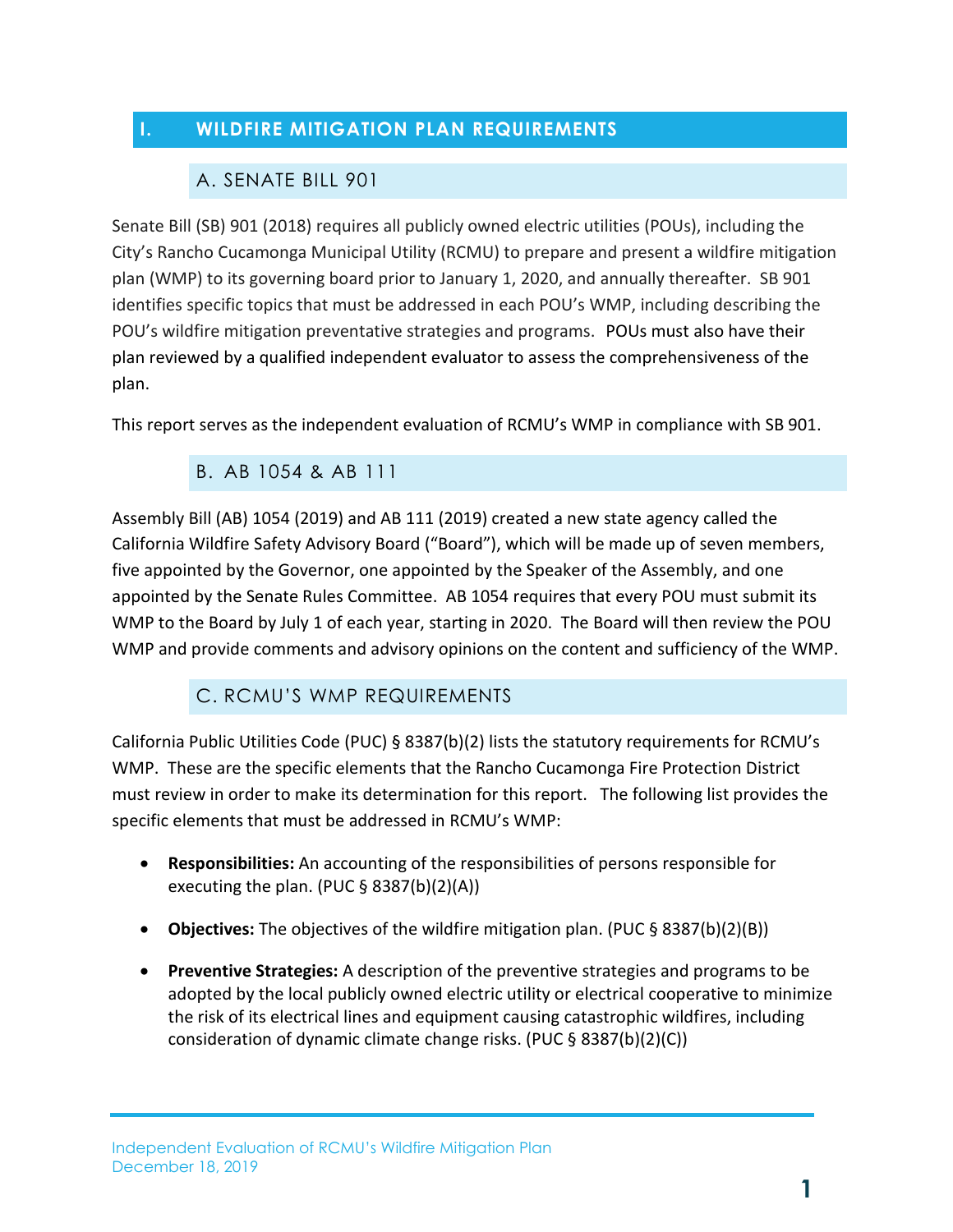- **Evaluation Metrics:** A description of the metrics the local publicly owned electric utility or electrical cooperative plans to use to evaluate the wildfire mitigation plan's performance and the assumptions that underlie the use of those metrics. (PUC § 8387(b)(2)(D))
- **Impact of Metrics:** A discussion of how the application of previously identified metrics to previous wildfire mitigation plan performances has informed the wildfire mitigation plan. (PUC § 8387(b)(2)(E))
- **Recloser and/or De-energization Protocols:** Protocols for disabling reclosers and deenergizing portions of the electrical distribution system that consider the associated impacts on public safety, as well as protocols related to mitigating the public safety impacts of those protocols, including impacts on critical first responders and on health and communication infrastructure. (PUC § 8387(b)(2)(F))
- **Customer Notification Procedures:** Appropriate and feasible procedures for notifying a customer who may be impacted by the deenergizing of electrical lines. The procedures shall consider the need to notify, as a priority, critical first responders, health care facilities, and operators of telecommunications infrastructure.<sup>1</sup> (PUC § 8387(b)(2)(G))
- **Vegetation Management:** Plans for vegetation management. (PUC § 8387(b)(2)(H))
- **Inspections:** Plans for inspections of the local publicly owned electric utility's or electrical cooperative's electrical infrastructure. (PUC § 8387(b)(2)(I))
- **Prioritization of Wildfire Risks:** A list that identifies, describes, and prioritizes all wildfire risks, and drivers for those risks, throughout the local publicly owned electric utility's or electrical cooperative's service territory. The list shall include, but not be limited to, both of the following:

Because the statute was amended after RCMU prepared its WMP and because this new language is not yet effective, RCMU's WMP reflects the prior statutory language. The Rancho Cucamonga Fire Protection District (Fire District) has determined that because RCMU is not adopting deenergization protocols, this statutory change does not impact the Fire District's review.

-

<span id="page-18-0"></span><sup>&</sup>lt;sup>1</sup> On October 2, 2019, the Governor signed into law SB 560 (stats. 2019, ch. 410), which amends the language of this provision. As amended, this language states:

Appropriate and feasible procedures for notifying a customer who may be impacted by the deenergizing of electrical lines. The procedures shall direct notification to all public safety offices, critical first responders, health care facilities, and operators of telecommunications infrastructure with premises within the footprint of potential deenergization for a given event.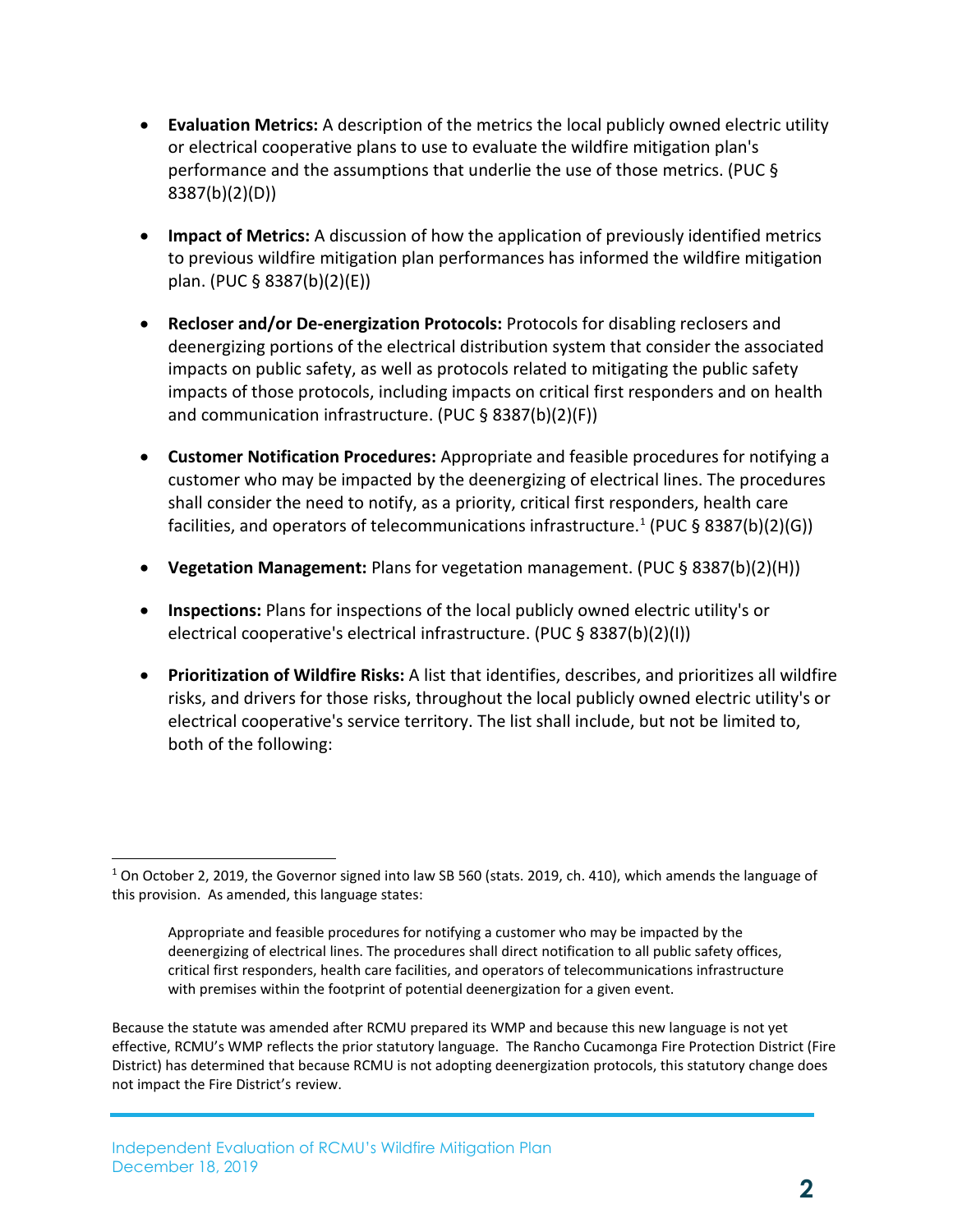- $\circ$  Risks and risk drivers associated with design, construction, operation, and maintenance of the local publicly owned electric utility's or electrical cooperative's equipment and facilities. (PUC § 8387(b)(2)(J)(i))
- o Particular risks and risk drivers associated with topographic and climatological risk factors throughout the different parts of the local publicly owned electric utility's or electrical cooperative's service territory. (PUC § 8387(b)(2)(J(ii))
- **CPUC Fire Threat Map Adjustments:** Identification of any geographic area in the local publicly owned electric utility's or electrical cooperative's service territory that is a higher wildfire threat than is identified in a commission fire threat map, and identification of where the commission should expand a high fire-threat district based on new information or changes to the environment. (PUC § 8387(b)(2)(K))
- **Enterprisewide Risks:** A methodology for identifying and presenting enterprisewide safety risk and wildfire-related risk. (PUC § 8387(b)(2)(L))
- **Restoration of Service:** A statement of how the local publicly owned electric utility or electrical cooperative will restore service after a wildfire. (PUC § 8387(b)(2)(M))
- **Monitor and Audit:** A description of the processes and procedures the local publicly owned electric utility or electrical cooperative shall use to do all of the following:
	- $\circ$  Monitor and audit the implementation of the wildfire mitigation plan. (PUC § 8387(b)(2)(N)(i))
	- o Identify any deficiencies in the wildfire mitigation plan or its implementation, and correct those deficiencies. (PUC § 8387(b)(2)(N)(ii))
	- $\circ$  Monitor and audit the effectiveness of electrical line and equipment inspections, including inspections performed by contractors, that are carried out under the plan, other applicable statutes, or commission rules. (PUC § 8387(b)(2)(N)(iii))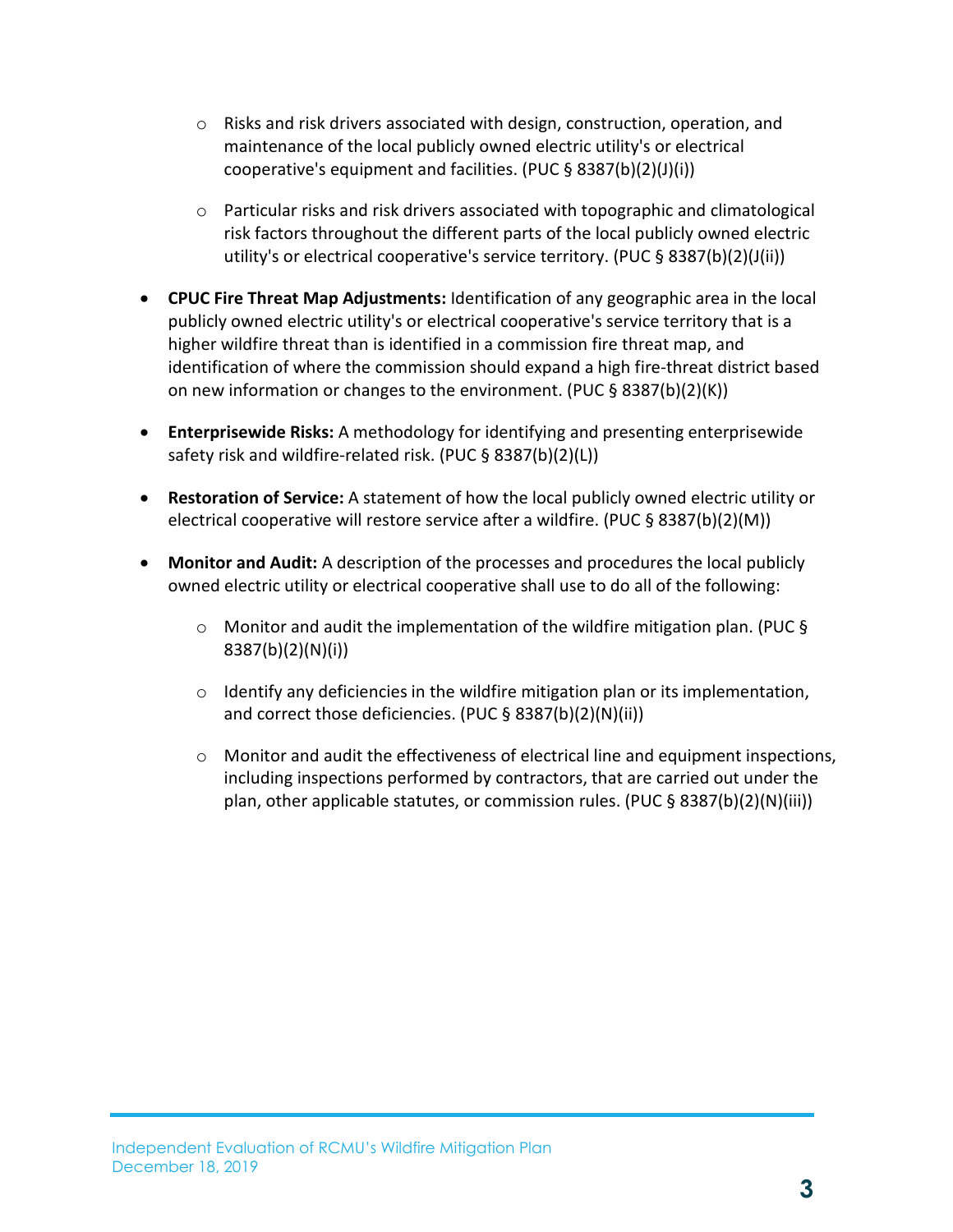#### <span id="page-20-0"></span>**II. DESCRIPTION OF RANCHO CUCAMONGA MUNICIPAL UTILITY**

The Rancho Cucamonga Municipal Utility (RCMU) provides economic and reliable electricity to over 1,200 metered businesses and residents in a selected area within the Southeastern portion of the City of Rancho Cucamonga. RCMU's service area is located in an urban area that is categorized in the "Low" – Tier 1 (Low Risk) fire threat category. Additionally, RCMU's electric system is 100% undergrounded, which serves as an effective mitigation measure to reduce the potential of any power-line ignited wildfires.

Despite its low risk, RCMU has taken appropriate actions to help its region prevent and respond to the increasing risk of devastating wildfires by following all applicable design, construction, operation, and maintenance requirements that reduce safety risks associated with its electric system. This Wildfire Mitigation Plan (WMP) describes the safety-related measures that RCMU follows to reduce its risk of causing wildfires.

#### <span id="page-20-2"></span><span id="page-20-1"></span>**III. INDEPENDENT EVALUATION**

#### A. INDEPENDENT EVALUATOR REQUIREMENT

SB 901 requires each POU to "contract with a qualified independent evaluator with experience in assessing the safe operation of electrical infrastructure to review and assess the comprehensiveness of its wildfire mitigation plan."<sup>[2](#page-20-5)</sup> Additionally, the independent evaluator's assessment of the comprehensiveness of the POU WMP must be issued in a report that is both posted to the POU's website and presented at a public meeting of the POU's governing board.

#### <span id="page-20-3"></span>B. RANCHO CUCAMONGA FIRE PROTECTION DISTRICT QUALIFICATIONS

SB 901 requires that the qualified independent evaluator that performs the assessment of RCMU's WMP must have experience in assessing the safe operation of electrical infrastructure. RCMU has determined that the Rancho Cucamonga Fire Protection District (Fire District) is the most qualified independent evaluator who understands the local conditions and fire risks for the City of Rancho Cucamonga and is aware of the RCMU service area. The Fire District has served the City of Rancho Cucamonga area since 1975.

#### C. EVALUATION METHODOLOGY

<span id="page-20-4"></span>-

<span id="page-20-5"></span> $2$  Cal. Pub. Util. Code § 8387(c).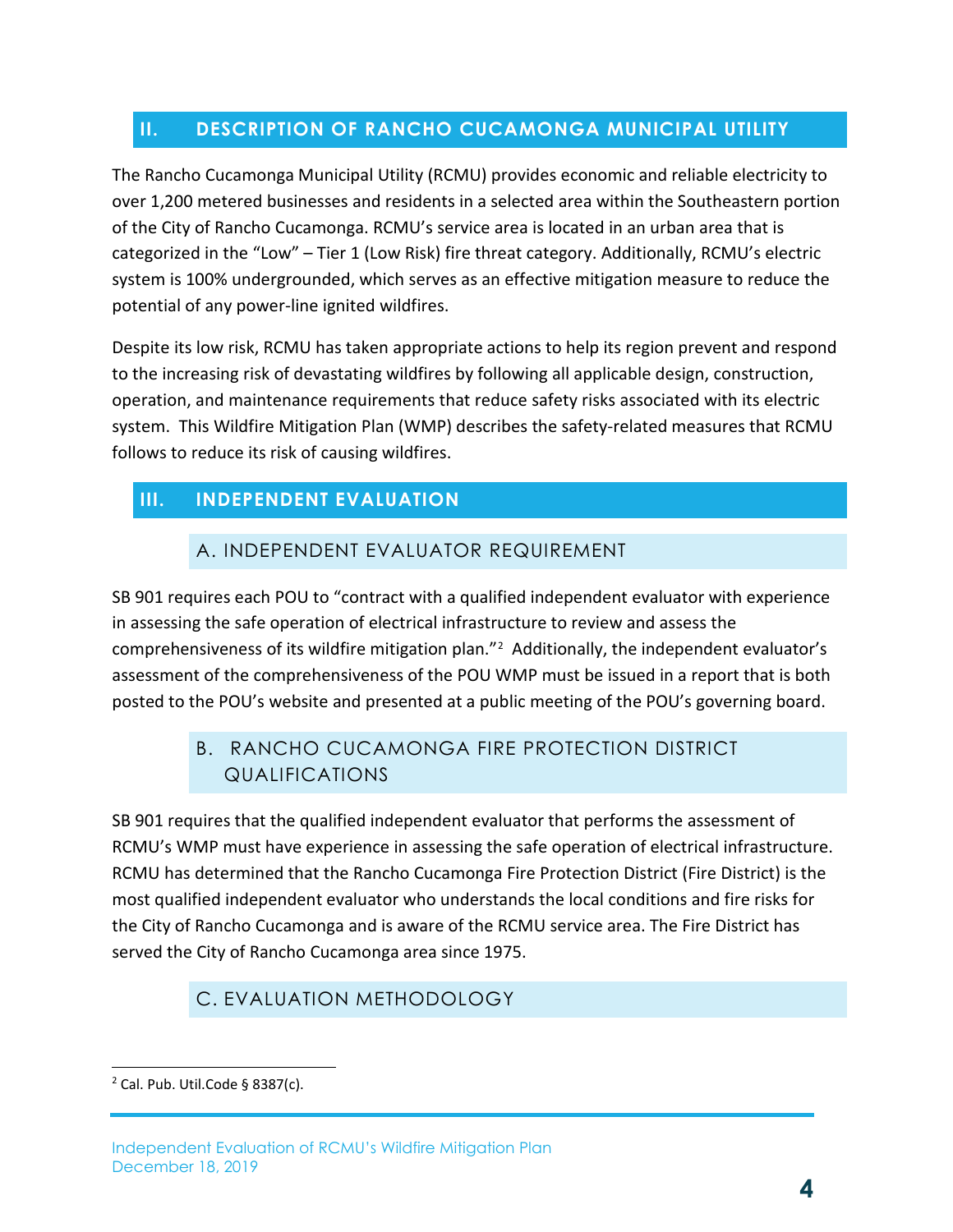The Fire District will evaluate the comprehensiveness the RCMU's WMP on the following measures:

- **Statutory Compliance:** The Fire District will ensure that each required element specified in SB 901 (as listed in Section II.C. above) is either addressed in RCMU's WMP or RCMU has sufficiently described why that element is not applicable due to RCMU's size, geography, system, or other relevant factor.
- **Industry Comparison:** The Fire District is familiar with existing industry practices and has reviewed the Investor Owned Utility (IOU) WMPs previously filed with the California Public Utilities Commission (CPUC). [3](#page-21-1) The Fire District has compared RCMU's WMP against existing practices and any comparable actions planned by the IOUs.
- **Physical Inspections:** Because of the Fire District's role in Rancho Cucamonga, the Fire District has access to and regularly inspects City facilities as needed, including electrical infrastructure. Therefore, the Fire District has access to all data on the fire mitigation decisions and performance of RCMU. The Fire District's evaluation of the RCMU WMP draws upon this historical data and expertise in fire prevention and safety.

#### D. METRICS

<span id="page-21-0"></span>The RCMU WMP proposes the following metrics to measure performance of its wildfire mitigation measures: (1) number of fire ignitions,<sup>[4](#page-21-2)</sup> and (2) wires down events.<sup>[5](#page-21-3)</sup> The Fire District has determined that these are appropriate metrics for this initial WMP. The Fire District will evaluate the metrics selected in Phase 2 of the CPUC's current Wildfire Mitigation Plan rulemaking for the IOUs (R.18-10-007) and determine if any additional metrics should be incorporated into future RCMU WMPs.

l

<span id="page-21-1"></span><sup>&</sup>lt;sup>3</sup> IOU WMPs are available at: https://www.cpuc.ca.gov/SB901/.

<span id="page-21-2"></span> $<sup>4</sup>$  For purposes of this metric, a fire ignition is defined as follows: (i) RCMU facility was associated with the fire; (ii)</sup> the fire was self-propagating and of a material other than electrical and/or communication facilities; (iii) the resulting fire traveled greater than one linear meter from the ignition point; and (iv) RCMU has knowledge that the fire occurred.

<span id="page-21-3"></span> $5$  For purposes of this metric, a wires down event includes any instance where an electric transmission or primary distribution conductor falls to the ground or on to a foreign object.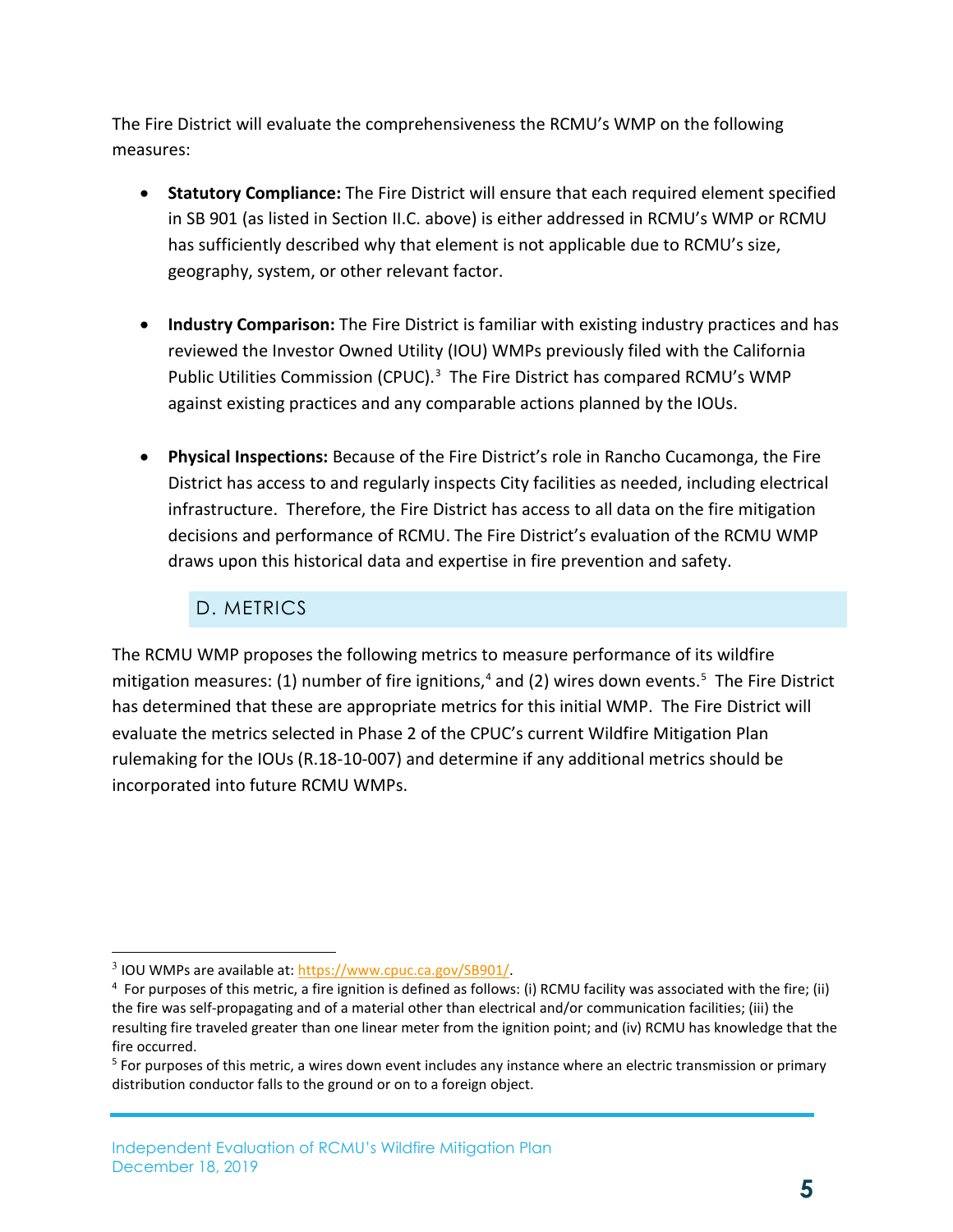#### <span id="page-22-1"></span><span id="page-22-0"></span>**IV. EVALUATION OF RCMU'S WILDFIRE MITIGATION PLAN**

#### A. MINIMIZING WILDFIRE RISKS

California Public Utilities Code section 8387(a) requires the following:

Each local publicly owned electric utility and electrical cooperative shall construct, maintain, and operate its electrical lines and equipment in a manner that will minimize the risk of wildfire posed by those electrical lines and equipment.

The Fire District has determined that RCMU complies with this standard due to the construction of RCMU's equipment and resources not being located in an area that is considered an elevated or extreme risk of electric line wildfire. Also, with RCMU's electrical lines being entirely underground, this significantly decreases the opportunity for wildfires to occur above ground during high fire danger conditions. This was also addressed and discussed by the Rancho Cucamonga City Council via resolution No. 18-103 on September 19, 2018.

#### B. EVALUATION OF WMP ELEMENTS

<span id="page-22-2"></span>The following table lists each required element for RCMU's WMPs and provides the Fire District's assessment of the comprehensiveness of that element within RCMU's WMP.

| <b>Required Element of WMP</b>                                                                                     | Location<br>in WMP | <b>Summary of</b><br><b>RCMU's WMP</b>                                                                                                                                                              | Independent<br>Evaluator's<br>Assessment     |
|--------------------------------------------------------------------------------------------------------------------|--------------------|-----------------------------------------------------------------------------------------------------------------------------------------------------------------------------------------------------|----------------------------------------------|
| PUC § 8387(b)(2)(A): An<br>accounting of the responsibilities<br>of persons responsible for<br>executing the plan. | Section III        | The Rancho<br>Cucamonga City<br>Council is responsible<br>for executing RCMU's<br>WMP.                                                                                                              | <b>RCMU's WMP meets this</b><br>requirement. |
| PUC § 8387(b)(2)(B): The<br>objectives of the wildfire<br>mitigation plan.                                         | Section II         | RCMU's WMP provides<br>measures that<br>effectively reduce the<br>probability that<br>RCMU's electric system<br>could be the origin or<br>contributing source for<br>the ignition of a<br>wildfire. | <b>RCMU's WMP meets this</b><br>requirement. |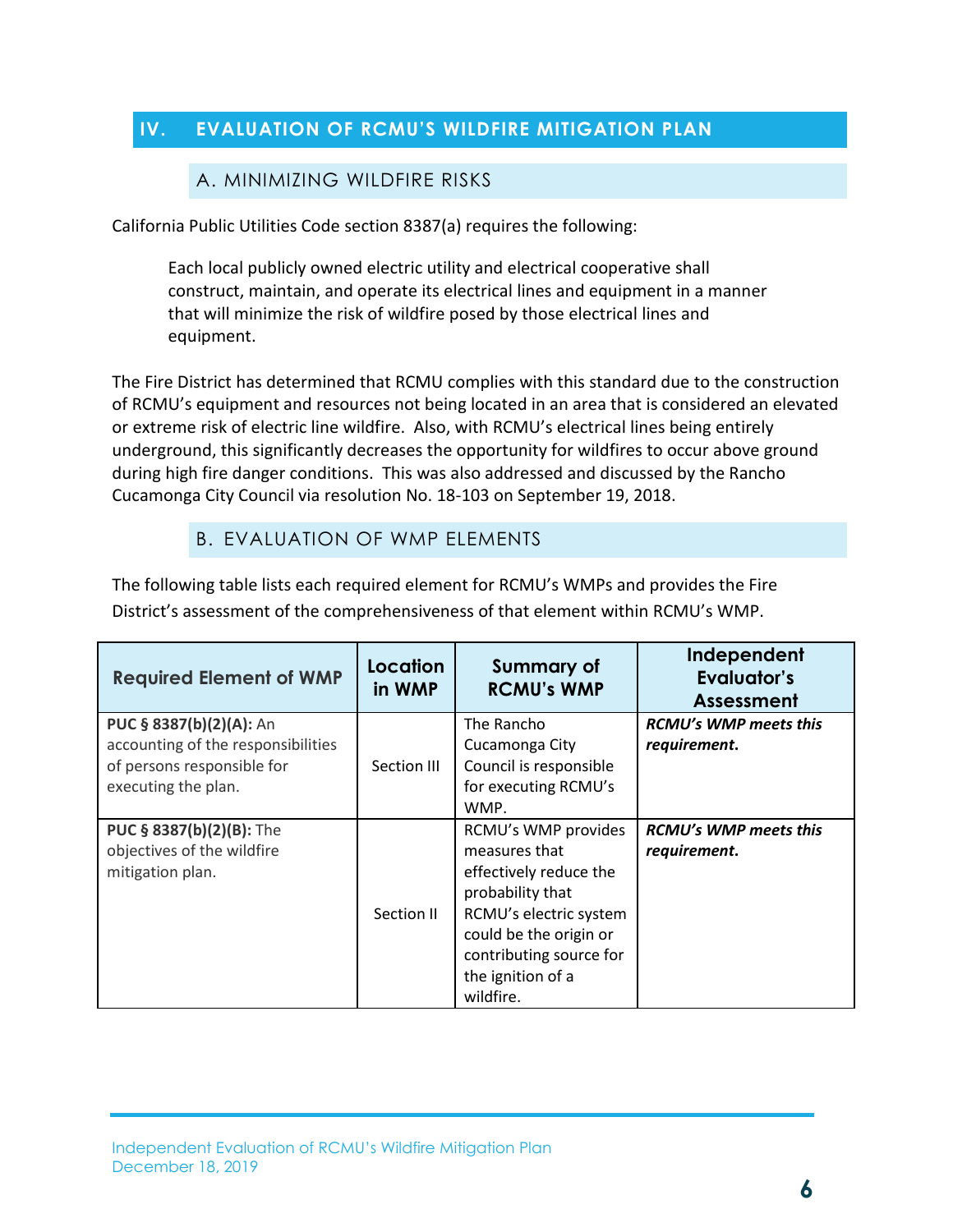| <b>Required Element of WMP</b>                                                                                                                                                                                                                                                                                                                                                                         | <b>Location</b><br>in WMP | <b>Summary of</b><br><b>RCMU's WMP</b>                                                                                                                                                           | Independent<br><b>Evaluator's</b><br><b>Assessment</b> |
|--------------------------------------------------------------------------------------------------------------------------------------------------------------------------------------------------------------------------------------------------------------------------------------------------------------------------------------------------------------------------------------------------------|---------------------------|--------------------------------------------------------------------------------------------------------------------------------------------------------------------------------------------------|--------------------------------------------------------|
| PUC § 8387(b)(2)(C): A description<br>of the preventive strategies and<br>programs to be adopted by the<br>local publicly owned electric utility<br>or electrical cooperative to<br>minimize the risk of its electrical<br>lines and equipment causing<br>catastrophic wildfires, including<br>consideration of dynamic climate<br>change risks.                                                       | Section V                 | Even though RCMU's<br>Service Area is not in<br>the High Fire Threat<br>Area, RCMU will<br>ensure that its design<br>and construction<br>standards and<br>inspections meets all<br>requirements. | <b>RCMU's WMP meets this</b><br>requirement.           |
| PUC § 8387(b)(2)(D): A<br>description of the metrics the<br>local publicly owned electric utility<br>or electrical cooperative plans to<br>use to evaluate the wildfire<br>mitigation plan's performance and<br>the assumptions that underlie the<br>use of those metrics.                                                                                                                             | Section<br>VII.A          | Metric 1: Fire Ignitions<br>Metric 2: Wires Down                                                                                                                                                 | RCMU's WMP meets this<br>requirement.                  |
| PUC § 8387(b)(2)(E): A discussion<br>of how the application of<br>previously identified metrics to<br>previous wildfire mitigation plan<br>performances has informed the<br>wildfire mitigation plan.                                                                                                                                                                                                  | Section<br>VII.B          | Metric data will be<br>collected as necessary.                                                                                                                                                   | <b>RCMU's WMP meets this</b><br>requirement.           |
| PUC § 8387(b)(2)(F): Protocols for<br>disabling reclosers and<br>deenergizing portions of the<br>electrical distribution system that<br>consider the associated impacts<br>on public safety, as well as<br>protocols related to mitigating the<br>public safety impacts of those<br>protocols, including impacts on<br>critical first responders and on<br>health and communication<br>infrastructure. | Section V.<br>E and F     | Protocols have been<br>placed in the WMP.                                                                                                                                                        | <b>RCMU's WMP meets this</b><br>requirement.           |
| PUC § 8387(b)(2)(G): Appropriate<br>and feasible procedures for<br>notifying a customer who may be<br>impacted by the deenergizing of<br>electrical lines. The procedures<br>shall consider the need to notify,<br>as a priority, critical first                                                                                                                                                       | Section VI                | Protocols and<br>procedures have been<br>placed in the WMP.                                                                                                                                      | <b>RCMU's WMP meets this</b><br>requirement.           |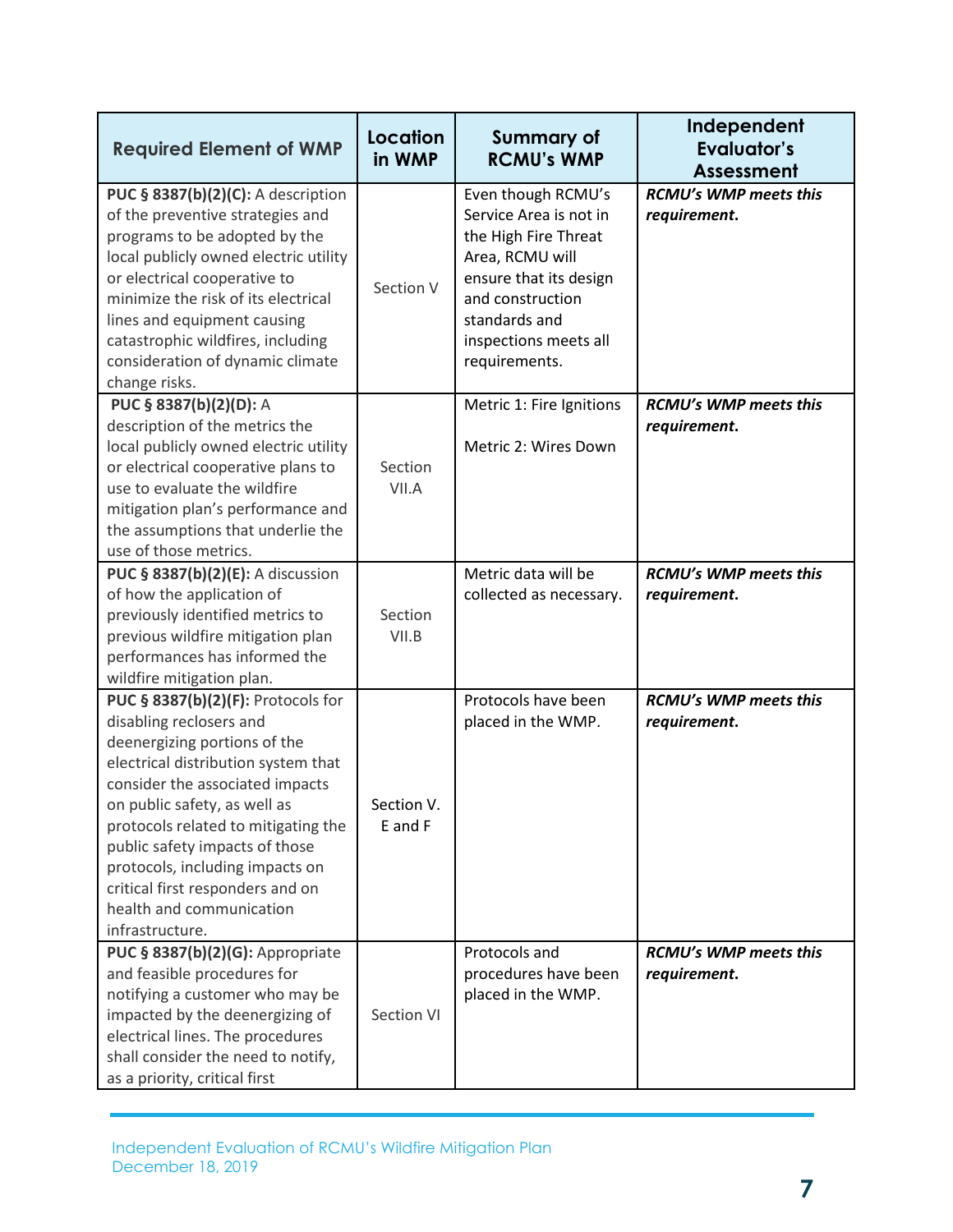| <b>Required Element of WMP</b>                                                                                                                                                                                                                                                                                                                                                                                                                                                                                                                                                                                                                                                                                                                                                                       | Location<br>in WMP | <b>Summary of</b><br><b>RCMU's WMP</b>                                                                                                                                                                                                                                      | Independent<br><b>Evaluator's</b><br><b>Assessment</b>                                                |
|------------------------------------------------------------------------------------------------------------------------------------------------------------------------------------------------------------------------------------------------------------------------------------------------------------------------------------------------------------------------------------------------------------------------------------------------------------------------------------------------------------------------------------------------------------------------------------------------------------------------------------------------------------------------------------------------------------------------------------------------------------------------------------------------------|--------------------|-----------------------------------------------------------------------------------------------------------------------------------------------------------------------------------------------------------------------------------------------------------------------------|-------------------------------------------------------------------------------------------------------|
| responders, health care facilities,<br>and operators of<br>telecommunications<br>infrastructure.                                                                                                                                                                                                                                                                                                                                                                                                                                                                                                                                                                                                                                                                                                     |                    |                                                                                                                                                                                                                                                                             |                                                                                                       |
| PUC § 8387(b)(2)(H): Plans for<br>vegetation management.                                                                                                                                                                                                                                                                                                                                                                                                                                                                                                                                                                                                                                                                                                                                             | Section V.C        | N/A: This section is not<br>applicable to RCMU.                                                                                                                                                                                                                             | This element is Not<br><b>Applicable to RCMU;</b><br>therefore, it was not<br>included in RCMU's WMP. |
| PUC § 8387(b)(2)(I): Plans for<br>inspections of the local publicly<br>owned electric utility's or<br>electrical cooperative's electrical<br>infrastructure.                                                                                                                                                                                                                                                                                                                                                                                                                                                                                                                                                                                                                                         | Section V.D        | RCMU meets or<br>exceeds the minimum<br>inspection<br>requirements provided<br>in the CPUC's GO 165                                                                                                                                                                         | <b>RCMU's WMP meets this</b><br>requirement.                                                          |
| PUC § 8387(b)(2)(J): A list that<br>identifies, describes, and<br>prioritizes all wildfire risks, and<br>drivers for those risks, throughout<br>the local publicly owned electric<br>utility's or electrical cooperative's<br>service territory. The list shall<br>include, but not be limited to,<br>both of the following:<br>(i) Risks and risk drivers associated<br>with design, construction,<br>operation, and maintenance of<br>the local publicly owned electric<br>utility's or electrical cooperative's<br>equipment and facilities.<br>(ii) Particular risks and risk drivers<br>associated with topographic and<br>climatological risk factors<br>throughout the different parts of<br>the local publicly owned electric<br>utility's or electrical cooperative's<br>service territory. | Section<br>IV.A    | The primary risk drivers<br>for wildfire in RCMU's<br>Service Area are the<br>following:<br>High<br>Temperature;<br>Low Humidity;<br>Hillside<br>Terrain;<br>Fire Weather<br>Conditions;<br>Prolonged<br>$\bullet$<br>Drought;<br>Climate<br>Change;<br><b>Fire History</b> | <b>RCMU's WMP meets this</b><br>requirement.                                                          |
| PUC § 8387(b)(2)(K): Identification<br>of any geographic area in the local<br>publicly owned electric utility's or<br>electrical cooperative's service<br>territory that is a higher wildfire<br>threat than is identified in a<br>commission fire threat map, and                                                                                                                                                                                                                                                                                                                                                                                                                                                                                                                                   | Section V.A        | RCMU's service area is<br>not located in a high<br>fire threat district.<br>However, the City's<br><b>Wildland Urban</b><br><b>Interface Fire Area</b><br>Map and the CPUC's                                                                                                | <b>RCMU's WMP meets this</b><br>requirement.                                                          |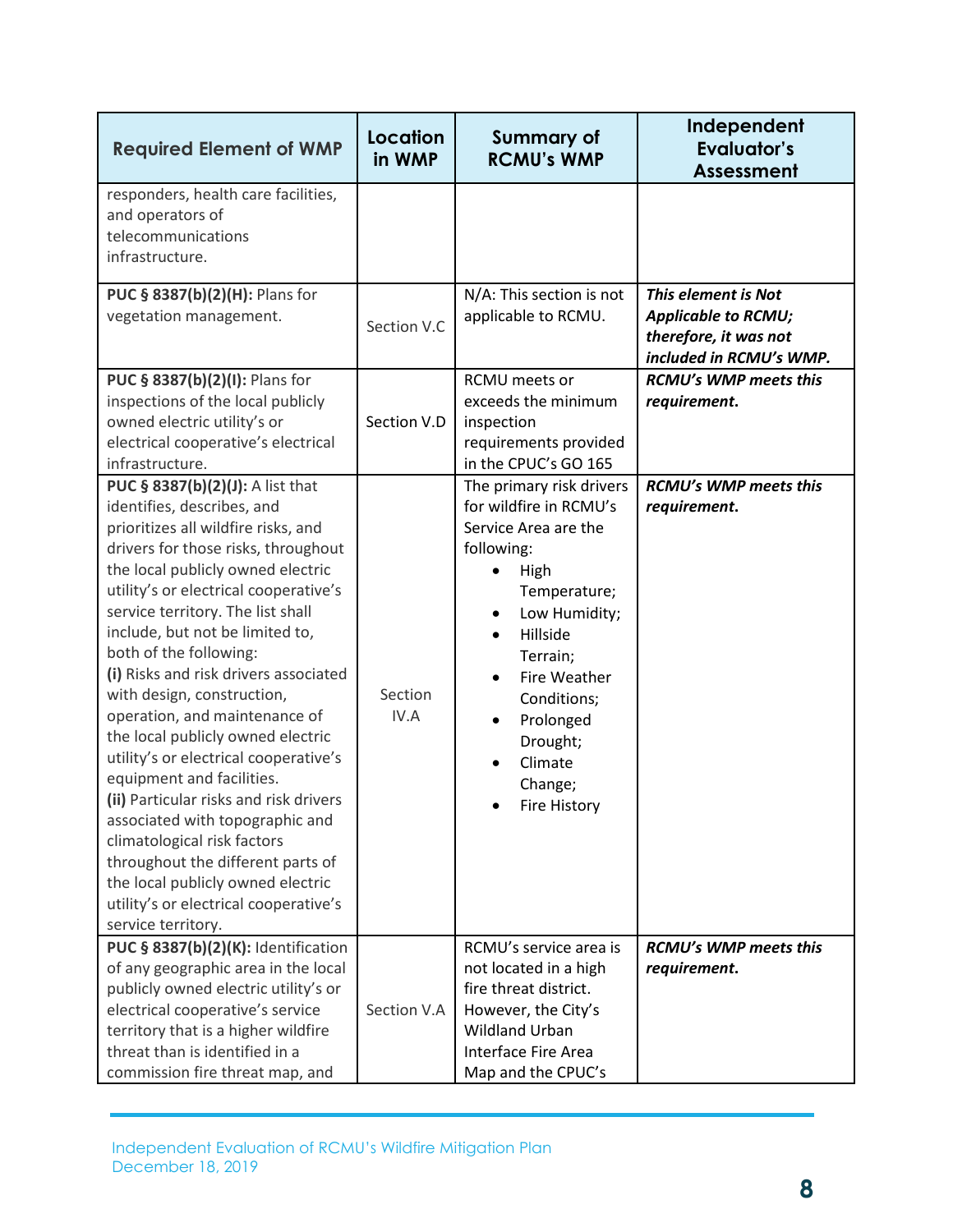| <b>Required Element of WMP</b>                                                                                                                                                                                                                                                                                                                                                                                                                                                                                                                                                                                                                                     | Location<br>in WMP | <b>Summary of</b><br><b>RCMU's WMP</b>       | Independent<br><b>Evaluator's</b><br><b>Assessment</b> |
|--------------------------------------------------------------------------------------------------------------------------------------------------------------------------------------------------------------------------------------------------------------------------------------------------------------------------------------------------------------------------------------------------------------------------------------------------------------------------------------------------------------------------------------------------------------------------------------------------------------------------------------------------------------------|--------------------|----------------------------------------------|--------------------------------------------------------|
| identification of where the<br>commission should expand a high<br>fire threat district based on new<br>information or changes to the<br>environment.                                                                                                                                                                                                                                                                                                                                                                                                                                                                                                               |                    | Fire-Threat Map is<br>included as reference. |                                                        |
| PUC § 8387(b)(2)(L): A<br>methodology for identifying and<br>presenting enterprisewide safety<br>risk and wildfire-related risk.                                                                                                                                                                                                                                                                                                                                                                                                                                                                                                                                   | Section<br>IV.B    | This is identified in the<br>WMP.            | <b>RCMU's WMP meets this</b><br>requirement.           |
| PUC § 8387(b)(2)(M): A statement<br>of how the local publicly owned<br>electric utility or electrical<br>cooperative will restore service<br>after a wildfire.                                                                                                                                                                                                                                                                                                                                                                                                                                                                                                     | Section VI         | This is identified in the<br>WMP.            | RCMU's WMP meets this<br>requirement.                  |
| PUC § 8387(b)(2)(N): A<br>description of the processes and<br>procedures the local publicly<br>owned electric utility or electrical<br>cooperative shall use to do all of<br>the following:<br>(i) Monitor and audit the<br>implementation of the wildfire<br>mitigation plan.<br>(ii) Identify any deficiencies in the<br>wildfire mitigation plan or its<br>implementation, and correct<br>those deficiencies.<br>(iii) Monitor and audit the<br>effectiveness of electrical line and<br>equipment inspections, including<br>inspections performed by<br>contractors, that are carried out<br>under the plan, other applicable<br>statutes, or commission rules. | Section<br>VII.C-E | This is identified in the<br>WMP.            | <b>RCMU's WMP meets this</b><br>requirement.           |